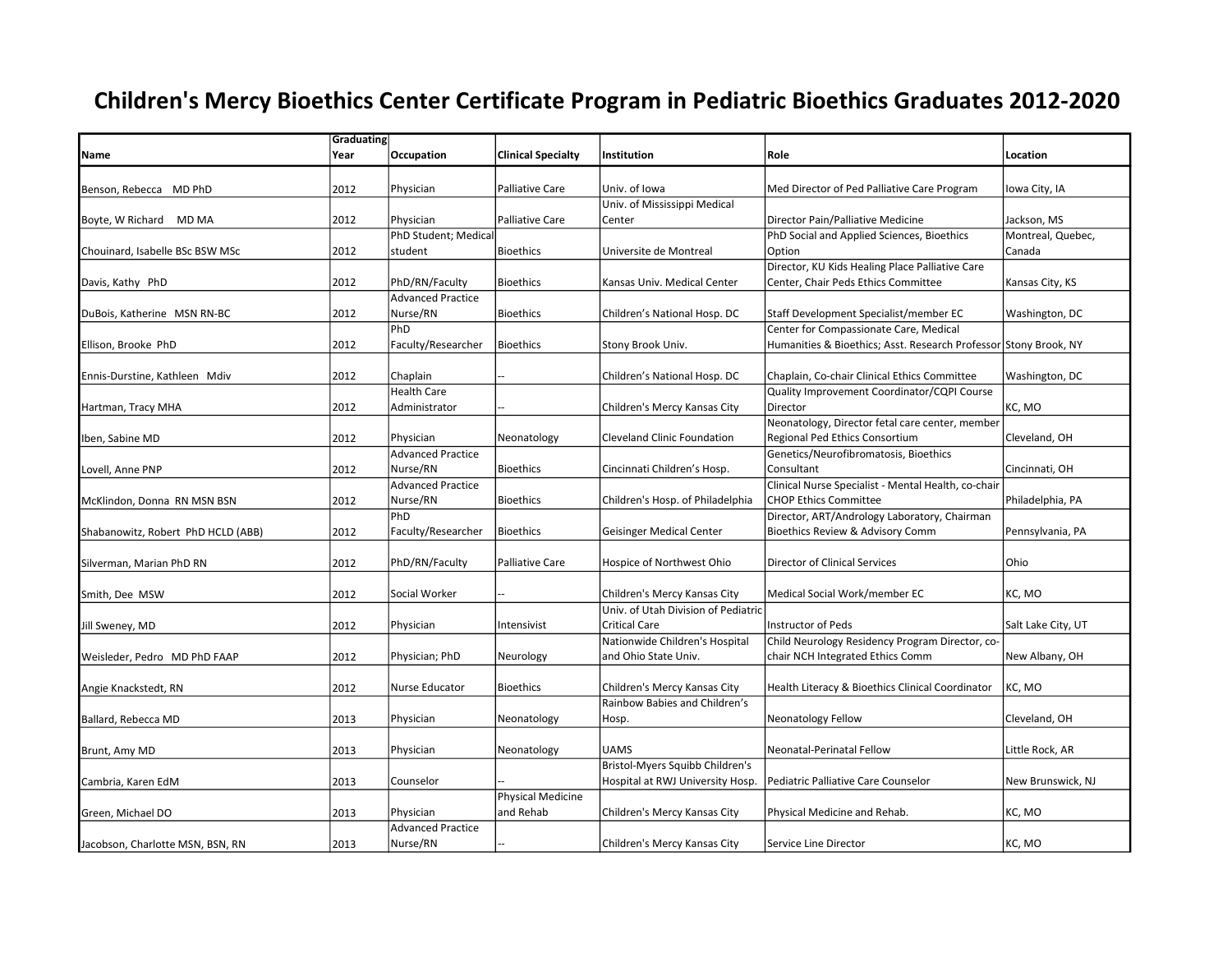|                                    |      |                     | Physical Medicine      |                                                     |                                                  |                   |
|------------------------------------|------|---------------------|------------------------|-----------------------------------------------------|--------------------------------------------------|-------------------|
| Mayer, Matthew MD                  | 2013 | Physician           | and Rehab              | Children's Mercy Kansas City                        | Physical Medicine and Rehab.                     | KC, MO            |
| McDaniel, David MDiv               | 2013 | Chaplain            |                        | Children's Mercy Kansas City                        | Chaplain                                         | KC, MO            |
|                                    |      |                     |                        | Our Lady of the Lake Children's                     |                                                  |                   |
| Polito, Brandi BSN                 | 2013 | Nurse Educator      |                        | Hospital                                            | Nurse Educator                                   | Baton Rouge, LA   |
|                                    |      |                     |                        |                                                     |                                                  |                   |
| Puls, Hank MD                      | 2013 | Physician           |                        | Hospitalist Medicine   Children's Mercy Kansas City | Hospitalist                                      | KC, MO            |
|                                    |      |                     | Pediatric              |                                                     |                                                  |                   |
| Robertson, Marli MBChB             | 2013 | Physician           | Gastroenterology       | Alberta Children's Hospital                         | Pediatric Gastroenterologist                     | Calgary, Canada   |
|                                    |      |                     |                        |                                                     |                                                  |                   |
| Sarowski, Julie BSN                | 2013 | Nurse administrator | Genetics               | Rady Children's Hospital                            | Project Manager                                  | San Diego, CA     |
|                                    |      |                     |                        | Center; Sunflower Neonatology                       |                                                  |                   |
| Schooley, Katherine MD             | 2013 | Physician           | Neonatology            | Assoc.                                              | Neonatologist                                    | Overland Park, KS |
|                                    |      |                     |                        | Children's Hospitals and Clinics of                 |                                                  |                   |
| Serie, Carolyn MSW                 | 2013 | Social Worker       |                        | <b>MN</b>                                           | Social Work Supervisor                           | Minneapolis, MN   |
|                                    |      |                     |                        |                                                     | Neonatologist, Editor - Journal of the Norwegian |                   |
| Stefan Kutzsche MD, PhD, MHA, MHPE | 2013 | Physician; PhD      | Neonatology            | Oslo University Hospital                            | Pediatric Assoc.                                 | Oslo, Norway      |
|                                    |      |                     |                        | <b>Walter Reed National Military</b>                |                                                  |                   |
| Stokes, Theo MD                    | 2013 | Physician           | Neonatology            | <b>Medical Center</b>                               | Neonatologist                                    | Bethesda, MD      |
|                                    |      |                     |                        | Unaffiliated; previously with                       |                                                  |                   |
| Strauss, Bernarda MD               | 2013 | Physician           | Geneticist             | Children's Mercy Kansas CityH                       | Geneticist, Ethics Committee Member              | KC, MO            |
|                                    |      |                     |                        |                                                     |                                                  |                   |
| Weidner, Norbert MD                | 2013 | Physician           | Anesthesiology         | Cincinnati Children's Hospital                      | Anesthesiologist                                 | Cincinnati, OH    |
|                                    |      |                     |                        |                                                     |                                                  |                   |
| Ziegler, Amanda MSW                | 2013 | Social Worker       |                        | Children's Mercy Kansas City                        | Social Worker                                    | KC, MO            |
|                                    |      |                     |                        |                                                     |                                                  |                   |
| Beck, Jill MD                      | 2014 | Physician           | Pediatric Hem/Onc      | Univ. of Nebraska                                   | Ped Hem/Onc                                      | Lincoln, NE       |
|                                    |      |                     |                        |                                                     |                                                  |                   |
| Berg, Siri Fuglem MD               | 2014 | Physician           | Anesthesiology         | Innlandet Hospital                                  | Anesthesiologist, mom of trisomy 18 baby         | Norway            |
|                                    |      |                     |                        | The Joseph M. Sanzari Children's                    |                                                  |                   |
| Beversdorf, Jamie MD               | 2014 | Physician           | <b>Palliative Care</b> | Hosp.,                                              | Chief of Ped Pain/Palliative Care                | Hackensack, NJ    |
|                                    |      |                     |                        |                                                     |                                                  |                   |
| Bland, Harold MD                   | 2014 | Physician           | Pediatrics             | Florida State University                            | Professor and Education Director for Pediatrics  | Tallahassee, FL   |
|                                    |      |                     |                        |                                                     |                                                  |                   |
| Brunkhorst, Jessica MD             | 2014 | Physician           | Pediatrics             | Children's Mercy Kansas City                        | Pediatric Fellow                                 | KC, MO            |
|                                    |      |                     |                        |                                                     |                                                  |                   |
| Cleary, Gerard MD                  | 2014 | Physician           | Neonatology            | Abington Memorial Hospital                          | Med Director - NICU                              | Abington, PA      |
|                                    |      |                     |                        |                                                     |                                                  |                   |
| Dickey, Lorraine MD                | 2014 | Physician           | Neonatology            | Lehigh Valley Health Network                        | Chief-neonatology and medical director           | Allentown, PA     |
|                                    |      |                     |                        | Univ. of Alabama School of                          |                                                  |                   |
| Dure, Leon MD                      | 2014 | Physician           | Neurology              | Medicine                                            | Professor of Peds and Neurology                  | Birmingham, AL    |
|                                    |      |                     | Pediatrics and         | DCH Regional Med. Ctr/Univ. of                      |                                                  |                   |
| Godoy, Guillermo MD                | 2014 | Physician           | Obstetrics             | Alabama                                             | <b>Associate Prof of Peds and Obstetrics</b>     | Tuscaloosa, AL    |
|                                    |      |                     |                        |                                                     |                                                  |                   |
| Javier, Maria-Cristina MD          | 2014 | Physician           | Neonatology            | Univ. of North Carolina                             | Neonatology                                      | Chapel Hill, NC   |
|                                    |      |                     |                        |                                                     |                                                  |                   |
| Kamrath, Heidi MD                  | 2014 | Physician           | Pediatrics             | Univ. of Minnesota                                  | Peds Chief Resident                              | Minneapolis, MN   |
|                                    |      |                     |                        | Univ. of Florida, Wolfson                           |                                                  |                   |
| Kirk, James DO                     | 2014 | Physician           | Neonatology            | Children's Hospital                                 | Chair, Ethics Committee                          | Jacksonville, FL  |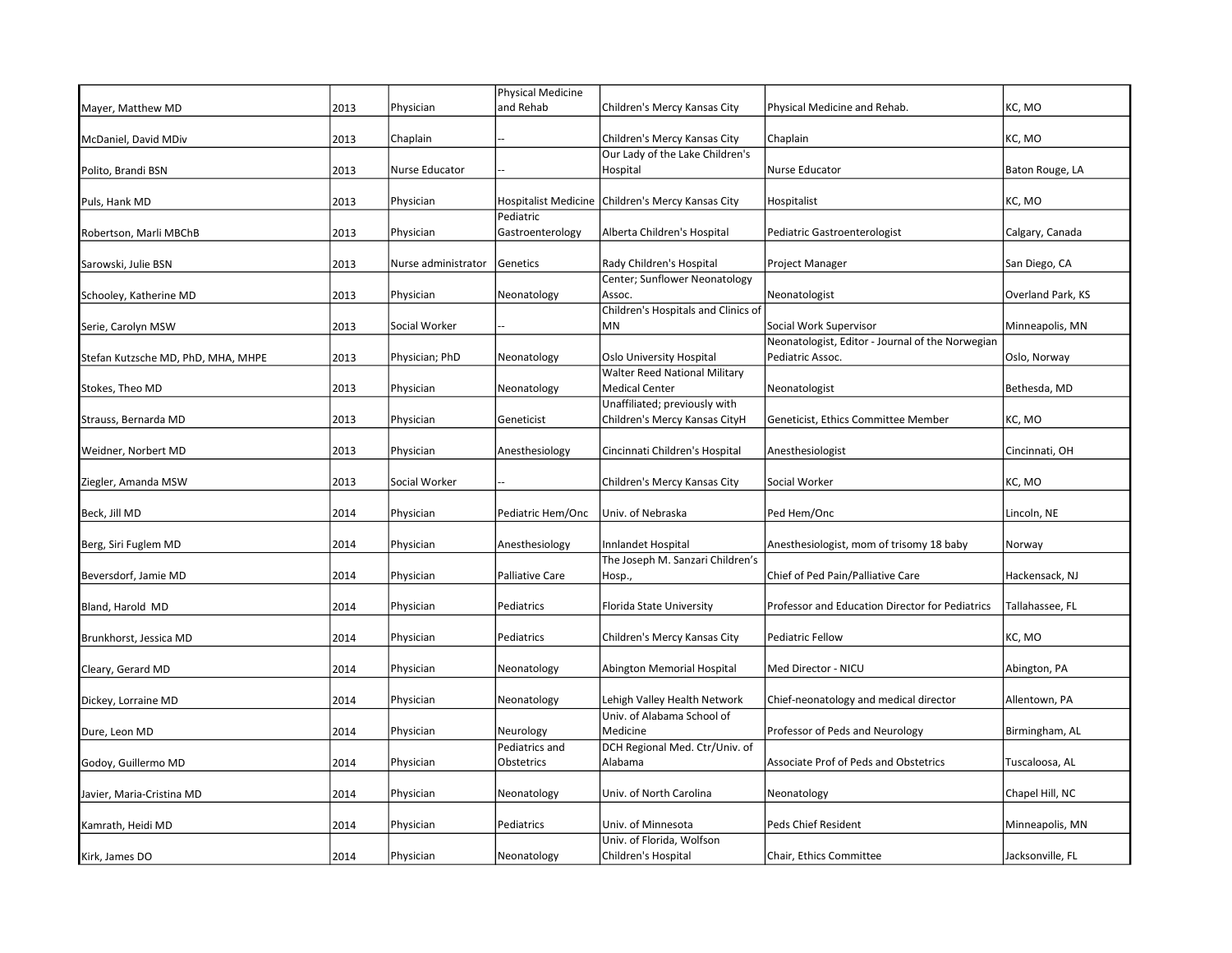|                               |      |                                       |                                             | Rainbow Babies and Children's                               |                                                                                                 |                   |
|-------------------------------|------|---------------------------------------|---------------------------------------------|-------------------------------------------------------------|-------------------------------------------------------------------------------------------------|-------------------|
| Kessler, Ann LISW-S           | 2014 | Social Worker                         |                                             | Hospitals                                                   | Senior Clinical Social Worker                                                                   | Cleveland, OH     |
| Kukora, Stephanie MD          | 2014 | Physician                             | Neonatology                                 | Univ. of Michigan Health System                             | Fellow-Neonatal Perinatal Medicine                                                              | Ann Arbor, MI     |
| Lerner, Gary MD               | 2014 | Physician                             |                                             | Hospitalist Medicine Children's Hospital, Omaha             | Hospitalist & Medical Director                                                                  | Omaha, NE         |
| Miller-Smith, Laura MD        | 2014 | Physician                             | Intensivist                                 | Children's Mercy Kansas City                                | Ethics committee member                                                                         | KC, MO            |
| Okhuysen-Cawley, Regina MD    | 2014 | Physician<br><b>Advanced Practice</b> | <b>Palliative Care</b>                      | <b>MD</b> Anderson                                          | Assoc Prof of Peds; Assoc Prof of Supportive and<br>Palliative Med.                             | Dallas, TX        |
| Perko, Kathleen NP            | 2014 | Nurse/RN                              | Palliative Care<br><b>Physical Medicine</b> | Doernbecher Children's Hosp. at<br>OHSU                     | Peds Oncology NP, Program Director Bridges<br>Palliative Care                                   | Portland, OR      |
| Srinivasan, Rajashree MD      | 2014 | Physician                             | and Rehab                                   | <b>Baylor Healthcare</b>                                    | Ped Physiatrist                                                                                 | Dallas, TX        |
| Stampfli, Kari MS, RN         | 2014 | <b>Advanced Practice</b><br>Nurse/RN  | Palliatve                                   | Family Children's Hosp.                                     | Univ. Wisconsin Health-American Practitioner- Heme/Onc/BMT/Neurosciences<br>and Palliative Care | Madison, WI       |
| Sullivan, Sheryl JD           | 2014 | Health Care<br>Administrator          |                                             | Children's Hosp. of San Antonio                             | Regional Director of Risk Mgmt                                                                  | San Antonio, TX   |
| Tahseen, Nazia MD             | 2014 | Physician                             | Endocrinology                               | Children's Mercy Kansas City                                | Ped Endocrine Fellow                                                                            | KC, MO            |
| Vadeboncoeur, Chris MD        | 2014 | Physician                             | <b>Palliative Care</b>                      | Children's Hosp. of Eastern<br>Ontario                      | Pediatrician, Ped Palliative Care Outreach Team                                                 | Ottawa, Canada    |
| Wilson, Sheria MD             | 2014 | Physician                             | Neonatology                                 | Nationwide Children's Hospital                              | Neonatal-Perinatal Fellow                                                                       | New Albany, OH    |
| Yorke, Diane PhD, MSN, MBA    | 2014 | PhD/RN/Faculty                        |                                             | Univ. of North Carolina                                     | <b>Clinical Assistant Professor</b>                                                             | Chapel Hill, NC   |
| Zahraa, Jihad MD              | 2014 | Physician                             | Intensivist                                 | King Fahad Medical City                                     | Physician                                                                                       | Saudia Arabia     |
| Allen, Stephanie MSN          | 2015 | <b>Advanced Practice</b><br>Nurse/RN  | <b>Palliative Care</b>                      | Akron Children's Hosp.                                      | Nurse Case Manager in Palliative Care                                                           | Akron, OH         |
| Bartoshesky, Lou MD           | 2015 | Physician                             | Pediatrics, Clinical<br>Genetics            | Christiana Care Health System<br>and Thomas Jefferson Univ. | Senior Pediatrician and Clinical Geneticist                                                     | Philadelphia, PA  |
| Broussard, Julia MD           | 2015 | Physician                             | Endocrinology                               | Children's Mercy Kansas City                                | Physician                                                                                       | Kansas City, MO   |
| Chinnappa, Jagdish MBBS, MD   | 2015 | Physician                             | Pediatrics, Ethics                          | Manipal Hosp.                                               | Senior Consultant Pediatrician                                                                  | Bangalore, India  |
| Coleman, Ryan MD              | 2015 | Physician                             | <b>Critical Care</b>                        | <b>Baylor College of Medicine</b>                           | Fellow - Critical Care Medicine                                                                 | Houston, TX       |
| Comeau, Len MD                | 2015 | Physician                             | Critical Care, Ethics                       | <b>Connecticut Children's Medical</b><br>Center             | Physician                                                                                       | Hartford, CT      |
| Famuyide, Mobolaji MD         | 2015 | Physician                             | Neonatology                                 | Univ. of Mississippi                                        | Director of Subspecialty Outreach/Coordination,<br>Division of Neonatology                      | Jackson, MI       |
| Fry, Jessica MD               | 2015 | Physician                             | Neonatology                                 | Lurie Children's Hosp. of Chicago                           | Clinical Instructor, Pediatrics/Neonatology                                                     | Chicago, IL       |
| Iqbal, Corey MD               | 2015 | Physician                             | Fetal Surgery                               |                                                             |                                                                                                 | Kansas City, MO   |
| Johnson, Paige MSN, CRNP, MPH | 2015 | <b>Advanced Practice</b><br>Nurse/RN  | Hematology/Oncolo<br> gy                    | Children's Mercy Kansas City                                | Pediatric Nurse Practitioner                                                                    | Kansas City, MO   |
| Kohlberg-Davis, Rebecca       | 2015 | Physician                             | Physician                                   | Univ. of Connecticut                                        | Physician                                                                                       | West Hartford, CT |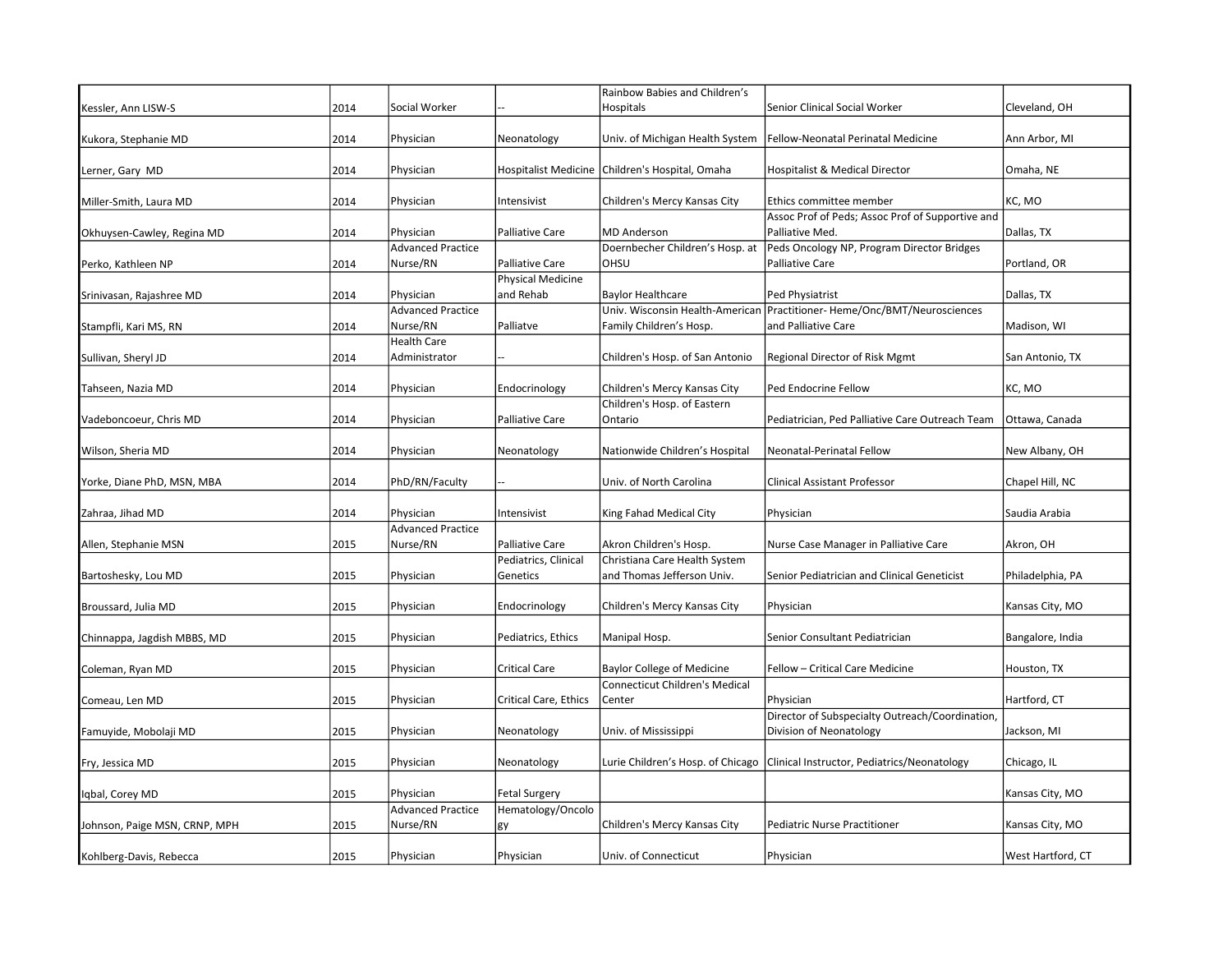|                                     |      | <b>Advanced Practice</b> |                        |                                    |                                                                                  |                       |
|-------------------------------------|------|--------------------------|------------------------|------------------------------------|----------------------------------------------------------------------------------|-----------------------|
| Kohsman, Mindy RNC, MS, CNP         | 2015 | Nurse/RN                 | Neonatology            | Mount Carmel West Hosp.            | Neonatal Nurse Practitioner                                                      | Columbus, OH          |
| Miller, DeeJo                       | 2015 | Parent Advocate          |                        | Children's Mercy Kansas City       | <b>Family Centered Care Coordinator</b>                                          | Kansas City, MO       |
|                                     |      |                          |                        |                                    |                                                                                  |                       |
| Nakashima-Paniagua, Yuriko MD       | 2015 | Physician                | <b>Palliative Care</b> | Civil Hosp. of Guadalajara         | Pediatric Palliative Care Coordinator                                            | Guadalajara, Mexico   |
|                                     |      | Master's of Divinity     |                        |                                    |                                                                                  |                       |
| Perkins, Kala MA                    | 2015 | Student                  |                        | Graduate Theological Union         | Master's of Divinity student                                                     | Berkeley, CA          |
|                                     |      |                          | ogy, Ethics, Hospice   | Newark Beth Israel Medical         | Attending physician, pediatric                                                   |                       |
| Rifkin-Zenenberg, Stacey DO         | 2015 | Physician                | and Palliative Care    | Center                             | hematology/oncology                                                              | Newark, NJ            |
|                                     |      | Health Care              |                        |                                    |                                                                                  |                       |
| Rusher, Nic MHA                     | 2015 | Administrator            |                        | Children's Mercy Kansas City       | <b>Strategic Planning Manager</b>                                                | Kansas City, MO       |
|                                     |      |                          |                        | Saint Louis Univ. School of        | Assistant Professor, Newborn Medicine,                                           |                       |
| Spence, Kimberly MD                 | 2015 | Physician                | Newborn Medicine       | Medicine                           | <b>Department of Pediatrics</b>                                                  | St. Louis, MO         |
|                                     |      |                          |                        |                                    |                                                                                  |                       |
| Strenk, Meghan MS                   | 2015 | Genetic Counselor        |                        | Children's Mercy Kansas City       | Genetic Counselor                                                                | Kansas City, MO       |
|                                     |      |                          |                        | St. Olavs Hosp., Trondheim Univ.   | Neonatology, Neonatal and Pediatric Intensive                                    |                       |
| Syltern, Janicke MD                 | 2015 | Physician                | Neonatology            | Hosp.                              | Care Unit, Department of Pediatrics                                              | Trondheim, Norway     |
|                                     |      |                          |                        |                                    |                                                                                  |                       |
| Thomasma, Erin MSW                  | 2015 | Social Worker            |                        | Children's Mercy Kansas City       | Social Work                                                                      | Kansas City, MO       |
|                                     |      | <b>Health Care</b>       |                        |                                    | Certificate Program Coordinator (Administrative                                  |                       |
| Watkins, Vanessa MPH                | 2015 | Administrator            |                        | Children's Mercy Kansas City       | Director)                                                                        | Kansas City, MO       |
|                                     |      |                          | Pediatric Infectious   |                                    | The Univ. of Texas Health Science Diseases; and Center for Clinical Research &   |                       |
| Wootton, Susie MD                   | 2015 | Physician                | <b>Diseases</b>        | Center at Houston                  | <b>Evidence Based Medicine</b>                                                   | Houston, TX           |
|                                     |      |                          |                        | Home Health Care - Pediatrician    |                                                                                  |                       |
| Angelelli, Cleyton MD               | 2016 | Physician                | Pediatrics             | Hospital Israelita Albert Einstein | Pediatrician                                                                     | São Paulo, Brazil     |
|                                     |      | PhD                      |                        | Medical College (JNMC) KLE         | Assoc. Professor & Head of the Department of                                     |                       |
| Angolkar, Mubashir PhD              | 2016 | Faculty/Researcher       | Public Health          | University                         | <b>Public Health</b>                                                             | Karnataka, India      |
|                                     |      |                          | Hematology/Oncolo      |                                    | Division of Ped. Hem/Onc - Peckham Center for                                    |                       |
| Aristizabal, Paula MD               | 2016 | Physician                | gy                     | Rady Children's Hospital           | Cancer and Blood Disorders Rady Children's                                       | San Diego, CA         |
|                                     |      | <b>Advanced Practice</b> |                        |                                    |                                                                                  |                       |
| Atkins, Beth APRN                   | 2016 | Nurse/RN                 | Neonatology            | Children's Mercy Kansas City       | Neonatal Nurse Practioner                                                        | Kansas City, MO       |
|                                     |      |                          |                        | <b>Clinical Emergency County</b>   | Dept.; PhD and MA in Bioethics from Case                                         |                       |
| Benghiac, Ana-Gabriela PhD, DDS, MA | 2016 | Dentist                  | Dentistry, Ethics      | Hospital                           | <b>Western Reserve University</b>                                                | lasi, Romania         |
|                                     |      |                          |                        | All India Institute of Medical     |                                                                                  |                       |
| Bhan, Bhavna Dhingra MD             | 2016 | Physician                | Pediatrics             | Sciences                           | Assistant Professor, Department of Pediatrics                                    | Madhya Pradesh, India |
|                                     |      | <b>Advanced Practice</b> | Cardiovascular         |                                    | Critical Care Nurse Staff II, Children's Mercy                                   |                       |
| Carter, Martha RN ONC CNOR          | 2016 | Nurse/RN                 | Surgery                | Children's Mercy Kansas City       | Kansas City Heart Center                                                         | Kansas City, MO       |
|                                     |      |                          |                        |                                    |                                                                                  |                       |
| Conrad, Jack, MA, MBA               | 2016 | Chaplain                 | Chaplaincy             | LeBonheur Children's Hospital      | Director of Spiritual Care                                                       | Memphis, TN           |
|                                     |      |                          | Internal               | Science Center and LeBonheur       |                                                                                  |                       |
| Dalgo, Austin MD                    | 2016 | Physician                | Medicine/Pediatrics    | Children's Hospital                | <b>Pediatric Resident</b>                                                        | Memphis, TN           |
|                                     |      | PhD                      |                        |                                    |                                                                                  |                       |
| Deem, Michael PhD                   | 2016 | Faculty/Researcher       | Genomics/Ethics        | Children's Mercy Kansas City       | Genomics and Ethics Fellow                                                       | Kansas City, MO       |
|                                     |      |                          | Pediatrics, Palliative | Hospital Infantil de México        |                                                                                  |                       |
|                                     | 2016 |                          | Care                   | Federico Gómez                     | Pediatrician                                                                     |                       |
| Delgadillo-Cano, Silvia Dafne MD    |      | Physician                |                        | @ Westchester Medical              |                                                                                  | Mexico City, Mexico   |
|                                     | 2016 | Physician                |                        | Center/NYMC                        | <b>Neonatal Fellow</b>                                                           | Valhalla, New York    |
| Garbi, Lyndsey MD                   |      |                          | Neonatology            |                                    | Children's Hospital at OU Medical Critical Care Medicine, University of Oklahoma |                       |
|                                     |      |                          |                        |                                    |                                                                                  |                       |
| Gessouroun, Morris MD               | 2016 | Physician                | <b>Critical Care</b>   | Center                             | <b>College of Medicine</b>                                                       | Oklahoma City, OK     |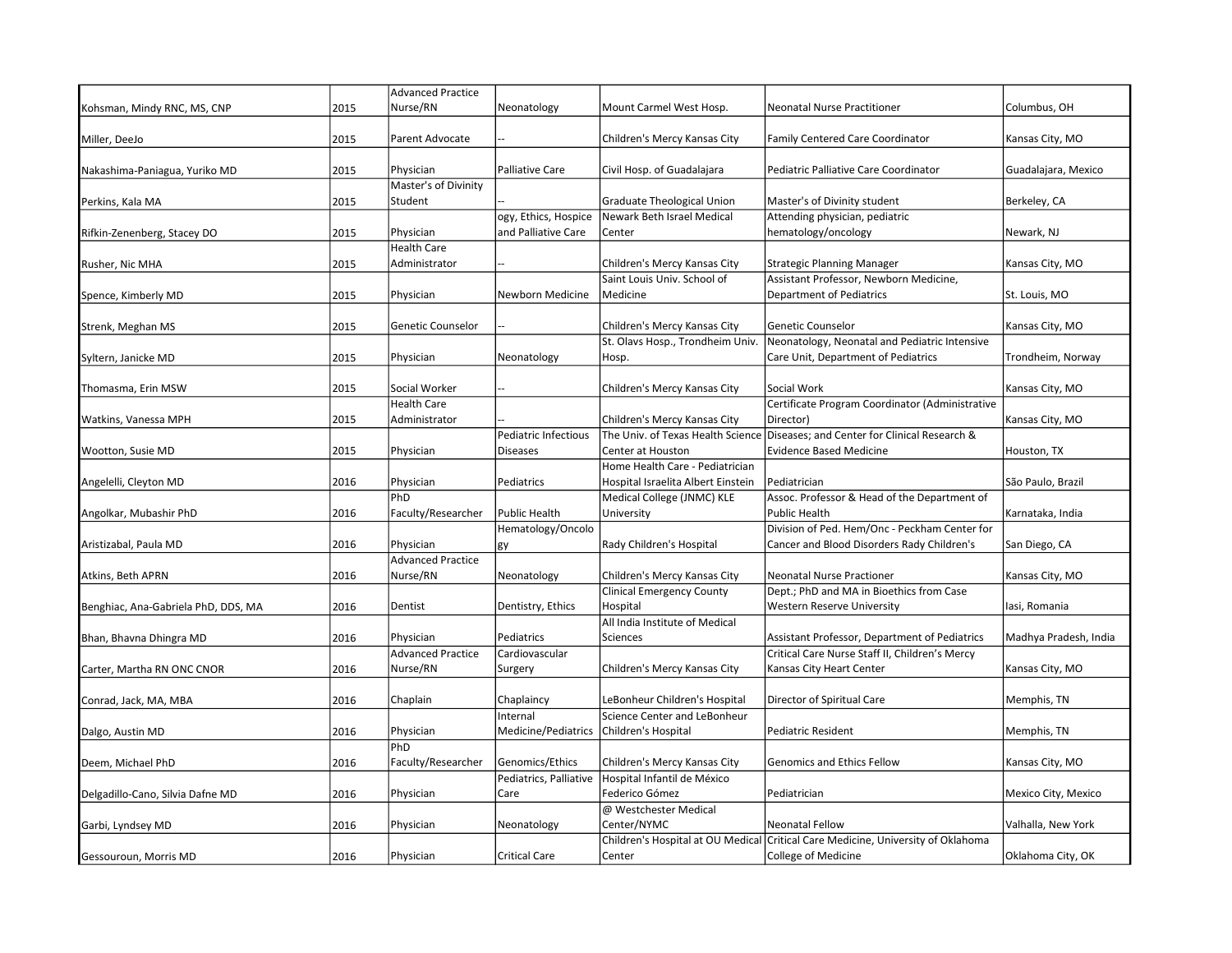| Haug, Shelly MD                                         | 2016 | Physician                | Neonatology               | Loma Linda Children's Hospital                    | Neonatal-Perinatal Fellow                        | Loma Linda, CA           |
|---------------------------------------------------------|------|--------------------------|---------------------------|---------------------------------------------------|--------------------------------------------------|--------------------------|
|                                                         |      |                          |                           | <b>Dupont/Nemours Childrens</b>                   |                                                  |                          |
|                                                         | 2016 | Physician                | <b>General Pediatrics</b> | Hospital                                          | Community Pediatrician                           | Philadelphia, PA         |
| Hagelstein, Samantha MD                                 |      |                          |                           |                                                   |                                                  |                          |
| Hirni, Kirstin MD                                       | 2016 | Physician                | Neonatology               | Children's Mercy Kansas City                      | Neonatology Resident                             | Kansas City, MO          |
|                                                         |      |                          |                           |                                                   | Senior Lecturer, Neonatal Intensive Care Unit,   |                          |
| Kamar, Azanna Binti Ahmad MBBS, MRCPCH                  | 2016 | Physician                | Neonatology               | University Malaya                                 | Department of Paediatrics                        | Kuala Lumpur, Malaysia   |
|                                                         |      |                          |                           |                                                   | Paediatrics Department),                         |                          |
| Khoo, Erwin MRCPCH, MBBS                                | 2016 | Physician                | Pediatrics                | <b>International Medical University</b>           | (Honorary) Paediatrician (Hospital Tuanku        | Kuala Lumpur, Malaysia   |
|                                                         |      |                          | Clinical/Administrati     |                                                   |                                                  |                          |
| Khowaja-Punjwani, Sumaira MBeth, BScN                   | 2016 | Nurse                    | on, Bioethics             | <b>AMTF-Helping Blood Disorders</b>               | <b>Manager Nursing Education</b>                 | Karachi, Pakistan        |
|                                                         |      | <b>Health Care</b>       | International             |                                                   |                                                  |                          |
| Kirungi, Christine MBA, BHRM                            | 2016 | Administrator            | Relief/HIV-AIDS           | Mildmay Uganda                                    | Data Management Supervisor                       | Kampala, Uganda          |
|                                                         |      |                          |                           |                                                   | Assistant Adjunct Professor, Pediatric Critical  |                          |
| Lelkes, Efrat MD                                        | 2016 | Physician                | <b>Critical Care</b>      | <b>UCSF</b>                                       | Care, University of California San Francisco     | San Francisco, CA        |
|                                                         |      |                          |                           |                                                   |                                                  |                          |
| Makwinja, Andrew                                        | 2016 | Midwife                  | Midwifery                 | Queen Elizabeth Central Univ.                     | Nurse/Midwife Officer                            | Blantyre, Malawi         |
|                                                         |      |                          |                           |                                                   |                                                  |                          |
| Murkin, Laura PharmD                                    | 2016 | Pharmacist               | Pharmacy                  | Children's Mercy Kansas City                      | Pediatric Pharmacist II                          | Kansas City, MO          |
|                                                         |      |                          |                           | Rapha Medical Centre & CoRSU                      |                                                  |                          |
| Muyinda, Richard                                        | 2016 | Nurse                    | Orthopedics               | Hospital                                          | Orthopaedic Officer                              | Kampala, Uganda          |
|                                                         |      |                          |                           | Pediatrics/Primary Children's                     |                                                  |                          |
| Nelson, Brad MD                                         | 2016 | Physician                | Pediatrics                | Hospital                                          | Pediatric Resident PGY-1                         | Salt Lake City, UT       |
|                                                         |      |                          |                           | - Minneapolis and Gillette                        |                                                  |                          |
| Orioles, Albert MD                                      | 2016 | Physician                | Intensivist               | Children's Hospital - St. Paul                    | Pediatric Intensivist                            | Minneapolis/St. Paul, MN |
|                                                         |      |                          |                           | Medical Sciences, Arkansas                        | Assistant Professor, Dept of Pediatrics, Div of  |                          |
|                                                         |      |                          |                           | Children's Hosp.                                  |                                                  | Little Rock, AR          |
| Peeples, Sara MD                                        | 2016 | Physician                | Neonatology               |                                                   | Neonatology                                      |                          |
| Quezada, Julio MD                                       | 2016 | Physician                | Neurology                 | Children's Mercy Kansas City                      | Neurology Resident                               | Kansas City, MO          |
|                                                         |      |                          |                           | Clinical center Kragujevac,                       | Department/Emergency psychiatry, Associate       |                          |
|                                                         |      |                          |                           |                                                   |                                                  |                          |
| Ristic, Dragana MD, PhD, MA                             | 2016 | Physician                | Psychiatry                | Psychiatric Clinic                                | Professor of Psychiatry                          | Serbia                   |
|                                                         | 2016 | Chaplain                 | Chaplaincy                | Children's Mercy Kansas City                      | <b>Staff Chaplain</b>                            | Kansas City, MO          |
| Sonneville, Beth MDiv                                   |      |                          |                           | St. Jude Children's Research                      |                                                  |                          |
|                                                         | 2016 |                          |                           |                                                   |                                                  |                          |
| Steuer, Katherine JD                                    |      | Lawyer                   | <b>Health Law</b>         | Hospital                                          | Senior Associate Counsel                         | Memphis, TN              |
|                                                         |      |                          |                           |                                                   | Critical Care Fellow, Children's Mercy Hospital  |                          |
| Wagner, Asdis (Disa) Finnsdottir DO                     | 2016 | Physician                | <b>Critical Care</b>      | Children's Mercy Kansas City                      | and Clinics, Kansas City, Missouri               | Kansas City, MO          |
|                                                         |      |                          |                           |                                                   |                                                  |                          |
| Al Muhaisen, Fadi MD                                    | 2017 | Physician                | Endocrinology             | Children's Mercy Kansas City                      | Pediatric Endocrine Fellow                       | Kansas City, MO          |
|                                                         |      | <b>Advanced Practice</b> |                           | Neonatal Nurse Practitioner                       |                                                  |                          |
| Arias-Oliveras, Ana MSN, NNP-BC                         | 2017 | Nurse/RN                 | Neonatology               | Program                                           | <b>Neonatal Nurse Practioner</b>                 | Philadelphia, PA         |
|                                                         |      |                          |                           | SSM Health Cardinal Glennon                       |                                                  |                          |
| Arthur, Josh MD, MTS, FAAP                              | 2017 | Physician                | Bioethics                 | Children's Hospital                               | Pediatrics, Ethics, Theology                     | St. Louis, MO            |
|                                                         |      |                          |                           | Unidad Nacional de Oncologia                      |                                                  | Guatemala City,          |
| Bustamante Túchez, Linda Marisol PhD, Pediatrician 2017 |      | Physician                | <b>Palliative Care</b>    | Pediatrica                                        | Pediatrician                                     | Guatemala                |
|                                                         |      | <b>Health Care</b>       | Management,               |                                                   | Children's Mercy and Master's student in         |                          |
| Carroll, Robin MS, RD, LD                               | 2017 | Administrator            | Theology                  | Children's Mercy Kansas City                      | theology                                         | Kansas City, MO          |
|                                                         |      |                          |                           |                                                   | Assistant Professor of Pediatrics, Bioethics and |                          |
| Caruso Brown, Amy MD, MSC, MSCS                         | 2017 | Physician                | Bioethics                 | <b>SUNY Upstate Medical University Humanities</b> |                                                  | Rochester, NY            |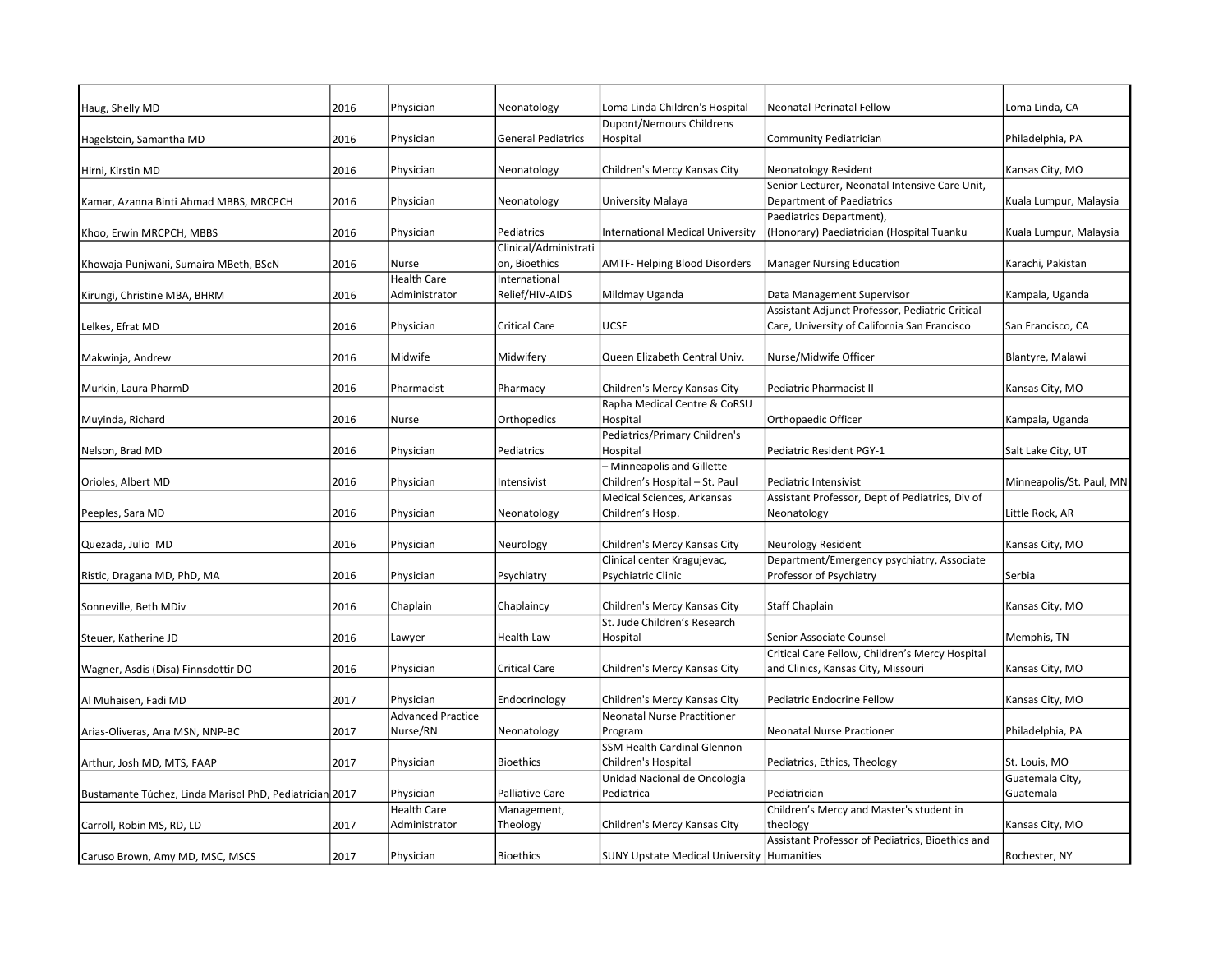|                                                  |      |                          |                       |                                                                    | Specialist in Clinical Genetics, Department of                                         |                     |
|--------------------------------------------------|------|--------------------------|-----------------------|--------------------------------------------------------------------|----------------------------------------------------------------------------------------|---------------------|
| Castaneda, Jennifer MD, PhD                      | 2017 | Physician                | Genetics, Bioethics   | Institute of Mother and Child                                      | <b>Medical Genetics</b>                                                                | Warsaw, Poland      |
| Cavanaugh, Maggie BSN, RN, CCRN                  | 2017 | Nurse                    | <b>Intensive Care</b> | Children's Hospital of Minnesota                                   | Nurse Supervisor                                                                       | Minneapolis, MN     |
|                                                  |      |                          |                       |                                                                    |                                                                                        |                     |
| Farooqi, Sara MD                                 | 2017 | Physician                | Neonatology           | Loma Linda University                                              | Neonatology Fellow                                                                     | Loma Linda, CA      |
|                                                  |      |                          | Nursing               | Seton Hall University College of                                   | Associate Professor and Associate Dean for                                             |                     |
| Gardner, Marcia R. PhD, RN                       | 2017 | PhD/RN/Faculty           | Education             | <b>Nursing</b>                                                     | Undergraduate Programs and Assessment                                                  | South Orange, NJ    |
|                                                  |      |                          |                       | Oregon Health and Science                                          |                                                                                        |                     |
| Gievers, Ladawna MD                              | 2017 | Physician                | Neonatology           | University                                                         | Neonatal-Perinatal Fellow                                                              | Portland, OR        |
|                                                  |      |                          | Child Abuse           |                                                                    |                                                                                        |                     |
| Hines, Larissa MD                                | 2017 | Physician                | Pediatrics            | University of Utah                                                 | Child Abuse Pediatrics Fellow                                                          | North Salt Lake, UT |
|                                                  |      |                          |                       |                                                                    |                                                                                        |                     |
| Keith-Chancy, Erin RN BSN CCRN NIC               | 2017 | Nurse                    | Neonatology           | Children's Mercy Kansas City                                       | Intensive Care Nursery Charge Nurse<br>Associate Professor of Anesthesiology; Director | Kansas City, MO     |
| Kirvassilis, George MD                           | 2017 | Physician                | Anesthesiology        | University of Wisconsin, Madison   Pediatric Cardiac Anesthisology |                                                                                        | Middleton, WI       |
|                                                  |      |                          | Hematology/           | Lagos University Teaching                                          |                                                                                        |                     |
| Kusimo Olusola, MBchB, MWACP (Paed)              | 2017 | Physician                | Oncology              | Hospital Idi Araba Lagos                                           | Pediatrics - Senior Registrar                                                          | Lagos, Nigeria      |
|                                                  |      | <b>Health Care</b>       | <b>Health Care</b>    |                                                                    |                                                                                        |                     |
| Miller, Teesha                                   | 2017 | Administrator            | Administration        | Children's Mercy Kansas City                                       | Parent to Parent Manager, ICN                                                          | Kansas City, MO     |
|                                                  |      |                          |                       | University of Minnesota Masonic                                    |                                                                                        |                     |
| Moore, Tisha MDiv                                | 2017 | Chaplain                 | Chaplaincy            | Children's Hospital                                                | <b>Staff Chaplain</b>                                                                  | Minneapolis, MN     |
|                                                  |      |                          |                       |                                                                    |                                                                                        |                     |
| Muhumuza Moses Fisha MBChB, MMed Orthopedic 2017 |      | Physician                | Orthopedic            | CoRSU Hospital                                                     | Orthapedic Surgeon                                                                     | Kisubi, Uganda      |
|                                                  |      |                          |                       | Children's Hospital of                                             |                                                                                        |                     |
| Omensetter, Nicole M. BSN, RN, BS                | 2017 | Nurse                    | <b>Intensive Care</b> | Philadelphia                                                       | Clinical Nurse                                                                         | Lancaster, PA       |
|                                                  |      |                          |                       | Church of South India -                                            | Church of South India - Tirunelveli Diocese and                                        |                     |
| Packiaraj Asirvatham, MA (Bioethics)             | 2017 | Chaplain                 | Bioethics, Theology   | Tirunelveli Diocese and Rev.                                       | Rev.                                                                                   | Surandai, India     |
|                                                  |      | <b>Advanced Practice</b> |                       |                                                                    |                                                                                        |                     |
| Reuter, Patricia MSN, RNC-NIC                    | 2017 | Nurse/RN                 | Neonatology           | Children's Mercy Kansas City                                       | Neonatal Outreach Education Coordinator                                                | Kansas City, MO     |
|                                                  |      |                          |                       | Oregon Health & Science                                            | Associate Professor (Anesthesiology and                                                |                     |
| Robins, Berklee MD                               | 2017 | Physician                | Anesthesiology        | University                                                         | Pediatrics)                                                                            | Portland, Oregon    |
|                                                  |      |                          | Internal              | Children's Mercy Kansas                                            | Meds/Peds Physician, Associate Professor of                                            |                     |
| Rogers, Brenda MD                                | 2017 | Physician                | Medicine/Pediatrics   | CityH/Truman Medical Center                                        | <b>Internal Medicine and Pediatrics, UMKC</b>                                          | Kansas City, MO     |
|                                                  |      |                          | Emergency             |                                                                    |                                                                                        |                     |
| Saleem, Saroosh MD                               | 2017 | Physician                | medicine, Bioethics   | Children's Mercy Kansas City                                       | <b>Bioethics Fellow</b>                                                                | Kirachi, Pakistan   |
|                                                  |      |                          |                       |                                                                    | Children's Hospital at Dartmouth; Assistant Professor of Pediatrics; Associate         |                     |
| Shubkin, Cathy MD                                | 2017 | Physician                | Bioethics             | Geisel School of Medicine                                          | Program Director                                                                       | Lebanon, NH         |
|                                                  |      |                          |                       |                                                                    |                                                                                        |                     |
| Smith, Stacy C. MLS, BSN, RN, CHPPN              | 2017 | Nurse<br>PhD             | Palliative Care       | Children's Medical Center                                          | Palliative Care Coordinator                                                            | Dallas, TX          |
|                                                  |      |                          |                       |                                                                    |                                                                                        |                     |
| Staggs, Vince PhD                                | 2017 | Faculty/Researcher       | Biostatistics         | Children's Mercy Kansas City                                       | Senior Biostatistician                                                                 | Kansas City, MO     |
| Thomas, Alana MD                                 | 2017 | Physician                | Neonatology           | Texas Children's Hospital                                          | Neonatal-Perinatal Medicine Fellow                                                     | Houston, TX         |
|                                                  |      |                          |                       |                                                                    |                                                                                        |                     |
| Torr, Carrie MD                                  | 2017 | Physician                | Neonatology           | University of Utah                                                 | Neonatology Fellow                                                                     | Salt Lake City, UT  |
|                                                  |      |                          |                       |                                                                    |                                                                                        |                     |
| VanSyckle, Jamy D. LCSW, LMSW                    | 2017 | Social Worker            | Social work           | Children's Mercy Kansas City                                       | <b>ED Social Work Manager</b>                                                          | Kansas City, MO     |
|                                                  |      |                          |                       | University of Maryland Medical                                     |                                                                                        |                     |
| Williams, Jasmine MD                             | 2017 | Physician                | Neonatology           | Center                                                             | Training Fellow Physician                                                              | Baltimore, MD       |
|                                                  |      |                          |                       |                                                                    |                                                                                        |                     |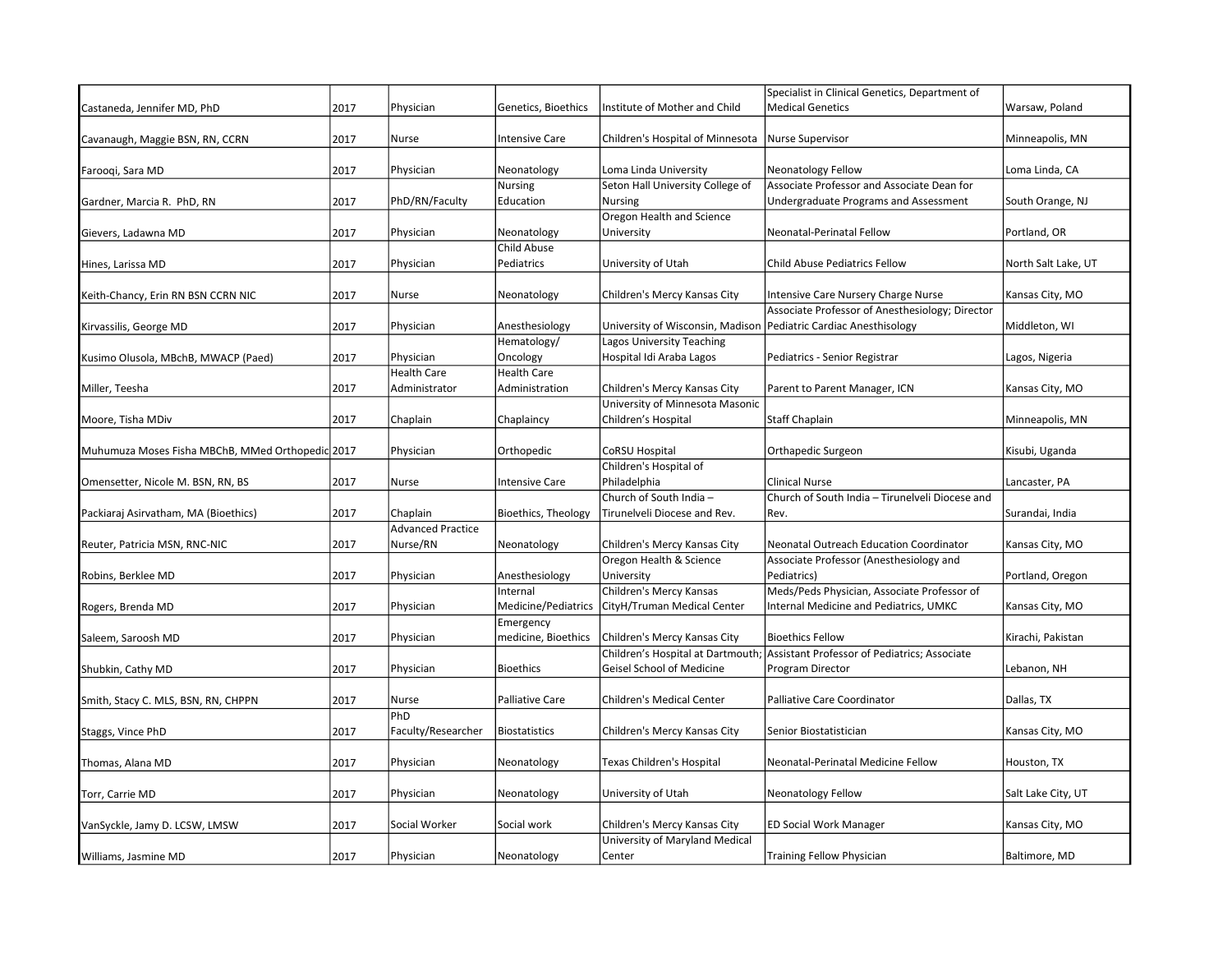| Yee, Lee Keng MD                                   | 2017 | Physician                | Public health                            | National Clinical Research Centre   Medical Officer |                                                     | Segamat, Jogur, Malaysia |
|----------------------------------------------------|------|--------------------------|------------------------------------------|-----------------------------------------------------|-----------------------------------------------------|--------------------------|
|                                                    |      |                          |                                          | Amuwo-Ofofin Maternal and                           |                                                     |                          |
| Adegboyega, Temitope ("Tope") MBChB, EWACP (Pa2018 |      | Physician                | Pediatrics                               | Child Care Centre                                   | Consultant Pediatrician; Head of Pediatric Unit     | Nigeria                  |
|                                                    |      |                          |                                          | KLE University's JN Medical                         |                                                     |                          |
| Bhandakar, Manisha MD, MRCPCH, PhD                 | 2018 | Physician                | Neonatology                              | College                                             | Professor, Department of Pediatrics                 | Belgaum, India           |
|                                                    |      |                          | Hematology/                              |                                                     |                                                     |                          |
| Boyden, Margaret A. MD, FAAP                       | 2018 | Physician                | Oncology                                 | Children's Mercy Kansas City                        | Pediatric hematology/oncology hospitalist           | Kansas City, MO          |
|                                                    |      |                          |                                          | St. Jude's Children's Research                      |                                                     |                          |
| Canavera, Kristin PhD                              | 2018 | Psychologist             | Pediatrics                               | Hospital                                            | Clinical Psychologist                               | Memphis, TN              |
|                                                    |      | Parent of a medically    |                                          |                                                     |                                                     |                          |
| Gerling, Alan                                      | 2018 | complex child            | Ministry/Parent                          | Grace Baptist Church                                | <b>Director Music Ministry</b>                      | Manhattan, KS            |
|                                                    |      |                          |                                          | Health Sciences & College of                        |                                                     |                          |
| Hendricks, Monica MSc                              | 2018 | Nurse, PhD Student       | obstetrics                               | Nursing                                             | <b>Assistant Professor</b>                          | Bangalore, India         |
|                                                    |      |                          |                                          |                                                     |                                                     |                          |
| Holloway, Rochelle BSW                             | 2018 | Social Worker            | Social Work                              | Sanford Children's Hospital                         | Social Worker                                       | Sioux Falls, SD          |
|                                                    |      |                          | Genetics,                                |                                                     | Hosp.; Assoc. Prof. of Pediatrics, Harvard Med.     |                          |
| Holm, Ingrid A. MD, MPH                            | 2018 | Physician                | Endocrinology                            | Boston Children's Hospital                          | School                                              | Boston, MA               |
|                                                    |      | <b>Advanced Practice</b> |                                          |                                                     |                                                     |                          |
| Hubbard, Carol RN, MSN, CPNP AC PC                 | 2018 | Nurse/RN                 | Pediatrics                               | <b>UNC Healthcare</b>                               | <b>Pediatric Nurse Practioner</b>                   | Chapel Hill, NC          |
|                                                    |      | <b>Advanced Practice</b> |                                          | Monmouth Medical Center,                            |                                                     |                          |
| Byron, Lauren MSN, RNC-NIC                         | 2018 | Nurse/RN                 | Nursing, Leadership                      | Regional Newborn Center                             | <b>Assistant Clinical Director</b>                  | Rumson, NJ               |
|                                                    |      |                          |                                          |                                                     |                                                     |                          |
| Chepulis, Katie M.DIV., M.A.T.S., BCC              | 2018 | Chaplain                 | Chaplaincy                               | Children's Mercy Kansas City                        | Clinical Chaplain Manager                           | Kansas City, MO          |
|                                                    |      |                          |                                          |                                                     |                                                     |                          |
| Dreisinger, Naomi MD, MA                           | 2018 | Physician                | Emergency Medicine Mt. Sinai Beth Israel |                                                     | Director, Pediatric Emergency Department            | New Rochelle, NY         |
|                                                    |      |                          | Rehabiliation                            |                                                     |                                                     |                          |
| Fieser, Cynthia APRN                               | 2018 | Nurse                    | Medicine                                 | Children's Mercy Kansas City                        | <b>Rehabilitation Medicine APRN</b>                 | Kansas City, MO          |
|                                                    |      |                          |                                          |                                                     | Clinical Biochemical Genetist, Division of Clinical |                          |
| Gannon, Jennifer MD                                | 2018 | Physician                | Genetics                                 | Children's Mercy Kansas City                        | Genetics                                            | Kansas City, MO          |
|                                                    |      |                          |                                          |                                                     |                                                     |                          |
| Huffman, Gayla DNP, BSN                            | 2018 | Nurse                    | Nursing, Quality                         | Children's Mercy Kansas City                        | Safety & Error Prevention Education Specialist      | Kansas City, MO          |
|                                                    |      |                          |                                          |                                                     |                                                     |                          |
| Johnson, Emily MSN, BSN                            | 2018 | Nurse                    | <b>Palliative Care</b>                   | Johns Hopkins                                       | Nurse Practioner, Pediatric Palliative Care         | Baltimore, MD            |
|                                                    |      |                          | Pediatrics, Palliative                   | Medicine/Elmhurst Hospital                          |                                                     |                          |
| Khurana, Punetta MD, HBSc                          | 2018 | Physician                | Care                                     | Program                                             | Pediatric Resident (PGYIII)                         | Forest Hills, NY         |
|                                                    |      |                          |                                          | Riley Hospital for Children at                      |                                                     |                          |
| Roche, Liam King BA, BSN                           | 2018 | Nurse                    |                                          | Emergency Medicine   Indiana University Health      | Associate Partner, Registered Nurse                 | Indianapolis, IN         |
|                                                    |      |                          |                                          |                                                     |                                                     |                          |
| Schlageter, Matthew T MDiv                         | 2018 | Chaplain                 | Chaplaincy                               | <b>Children's National</b>                          | Staff Chaplain                                      | Washington, D.C.         |
|                                                    |      | <b>Health Care</b>       |                                          |                                                     |                                                     |                          |
| Knapp, Brett MHA                                   | 2018 | Administrator            | Research                                 | Children's Mercy Kansas City                        | <b>Financial Operations Manager</b>                 | Kansas City, MO          |
|                                                    |      |                          | Surgery/Surgical                         | Hospital Infantil de Mexico                         |                                                     |                          |
| Lezama-Del Valle, Pablo MD                         | 2018 | Physician                | Oncology                                 | Frederico Gomez                                     | Chief Surgeon, Oncology Service                     | Chauhtemec, Mexico       |
|                                                    |      |                          |                                          |                                                     |                                                     |                          |
| Madronero Waitman, Luisa MD                        | 2018 | Physician                | Cardiology                               | Children's Mercy Kansas City                        | Pediatric Cardiologist                              | Kansas City, MO          |
|                                                    |      | Physician, PhD           |                                          | Medicine Medical History and                        | PhD Student (formerly a practicing                  |                          |
| Ozdoğan, Tutku MD                                  | 2018 | Student                  | Neonatology                              | <b>Ethics Department</b>                            | neonatologist)                                      | Istanbul, Turkey         |
|                                                    |      |                          |                                          |                                                     |                                                     |                          |
| Pedersen, Tanja MD                                 | 2018 | Physician                | Neonatology                              | Haukeland University Hospital                       | Neonatologist, Consultant                           | Norway                   |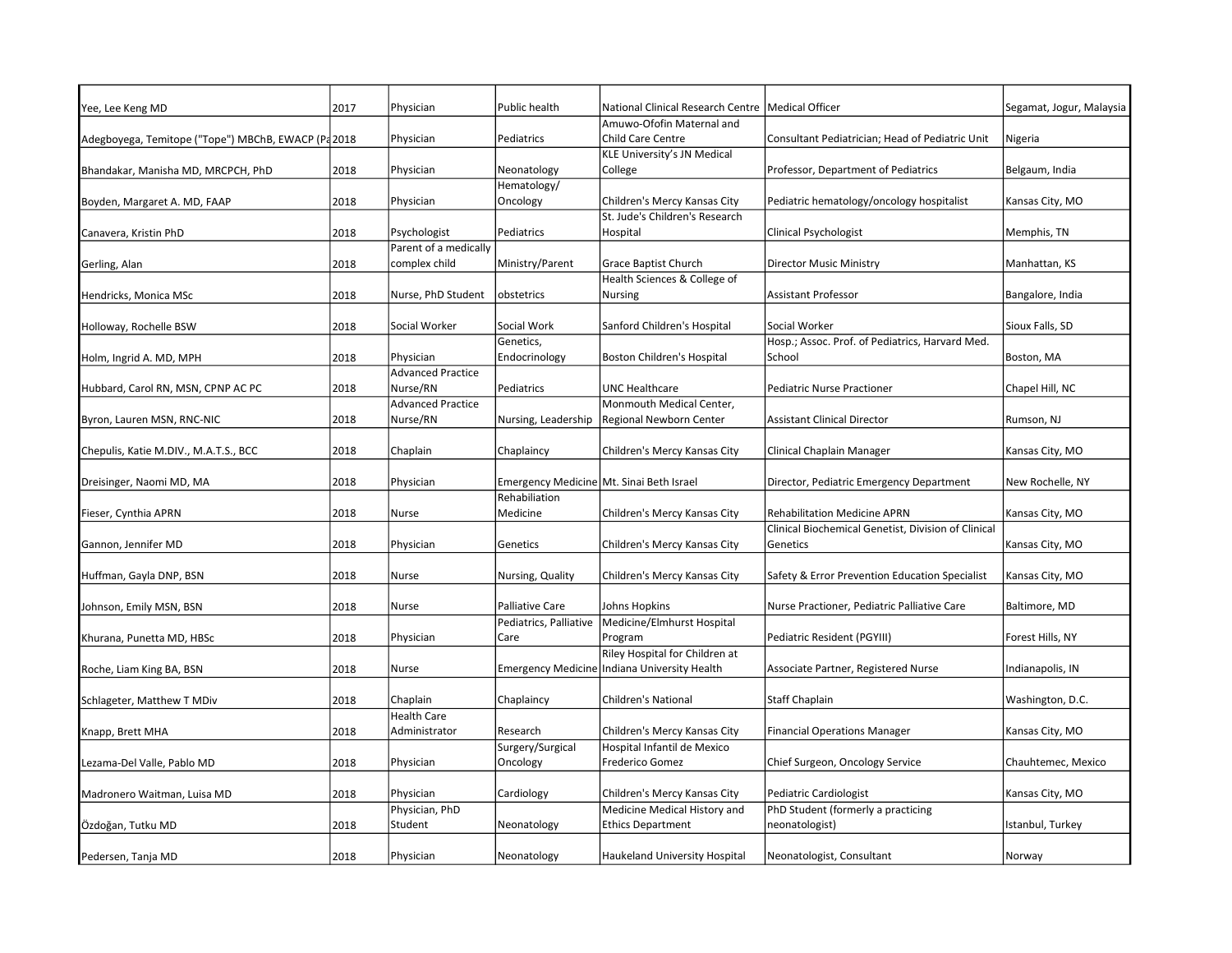|                                                   |      |                          |                        | Yale New Haven Children's         | Clinical Fellow, Neonatal-Perinatal Medicine, PGY                  |                         |
|---------------------------------------------------|------|--------------------------|------------------------|-----------------------------------|--------------------------------------------------------------------|-------------------------|
| Pyle, Alaina MD                                   | 2018 | Physician                | Neonatology            | Hospital                          | l5                                                                 | New Haven, CT           |
| Raab, Lucy Beth MA, CCLS                          | 2018 | Child Life Specialist    | Child life             | Children's Mercy Kansas City      | Assistant Director, Child Life                                     | Kansas City, MO         |
|                                                   |      | <b>Advanced Practice</b> |                        |                                   |                                                                    |                         |
| Rachael Greene, APRN, DNP, CPNP-AC                | 2018 | Nurse/RN                 | Oncology               | Children's Mercy Kansas City      | Nurse Practitioner, Bone Marrow Transplant                         | Kansas City, MO         |
|                                                   |      |                          |                        |                                   |                                                                    |                         |
| Ru Wei, Tan MBBS, MRCPCH                          | 2018 | Physician                | Palliative Care        | <b>Batu Pahal Hospital</b>        | Physician                                                          | Salangor, Malaysia      |
|                                                   |      |                          |                        |                                   |                                                                    |                         |
| Ryan, Kaitlin, MD                                 | 2018 | Physician                | Neonatology            | Duke Children's Hospital          | Perinatal-Neonatal Fellow                                          | Durham, NC              |
|                                                   |      | <b>Advanced Practice</b> |                        |                                   |                                                                    |                         |
| Salazar, Michele MA, RN                           | 2018 | Nurse/RN                 | Neonatology            | Children's Mercy Kansas City      | Staff Nurse                                                        | Kansas City, MO         |
|                                                   |      | <b>Advanced Practice</b> | Cardiovascular         |                                   | Clinical Nurse Specialist & Nurse Practitioner,                    |                         |
| Torzone, Andrea MSN, RN, CPNP, PCNS               | 2018 | Nurse/RN                 | Intensive Care Unit    | Children's Medical Center         | Cardiovascular Intensive Care                                      | Dallas, TX              |
|                                                   |      |                          |                        |                                   |                                                                    |                         |
| Townley, Nick MD                                  | 2018 | Physician                | Neonatology            | Children's Mercy Kansas City      | <b>Neonatal Fellow</b>                                             | Kansas City, MO         |
|                                                   |      |                          |                        |                                   |                                                                    |                         |
| Willig, Laurel MD, MS                             | 2018 | Physician                | Nephrology             | Children's Mercy Kansas City      | Assistant Professor of Pediatrics, Nephrology                      | Kansas City, MO         |
|                                                   |      |                          | Care,                  | of Medicine Dept. of              | Pediatric Intensivist and Pediatric                                |                         |
| Berkowitz, Ivor MBBCh, MBA                        | 2019 | Physician                | Pediatric              | Anesthesiology and Critical Care  | Anesthesiologist                                                   | Baltimore, MD           |
| Brown, Leslie                                     | 2019 | Child Life               | Child Life             | Children's Mercy Kansas City      | Child Life Manager                                                 | Kansas City, MO         |
|                                                   |      |                          | Nursing Informatics,   |                                   |                                                                    |                         |
| Carroll, Karen PhD, MSN, BSN                      | 2019 | Nurse                    | Oncology               | Lurie Children's Hospital         | Director Nursing Informatics and Innovation                        | Chicago, IL             |
|                                                   |      |                          |                        |                                   | Dept. of Paediatrics, Univ. Malaya Medical                         |                         |
| Chong, Lee Ai Masters (Paed), MRCPCH, MBBS        | 2019 | Physician                | <b>Palliative Care</b> | Hospis Malaysia                   | Centre, KL                                                         | Kuala Lumpur, Malaysia  |
|                                                   |      |                          | Oncology, palliative   |                                   |                                                                    |                         |
| Cicero Oneto, Carlo Egysto MD, Master's Bioethics | 2019 | Physician                | care                   | Hospital Infantil de México       | Pediatric Oncologist                                               | Mexico City, Mexico     |
|                                                   |      |                          |                        | Ethics Service, Provincial Health |                                                                    |                         |
| Clark, Beth PhD Candidate                         | 2019 | <b>Clinical Ethicist</b> | Ethics, Transgender    | Services Authority                | <b>Clinical Ethicist</b>                                           | Vancouver, BC           |
|                                                   |      |                          |                        | Integris Childrens at Baptist     |                                                                    |                         |
| Condley, Beth A. DNP, ARNP, CPNP-AC               | 2019 | Nurse                    | Neonatology            | <b>Medical Center</b>             | Clinical Director, Neonatal Intensive Care Unit                    | Oklahoma City, OK       |
|                                                   |      |                          |                        | University of Tennessee Health    |                                                                    |                         |
| Davidson, Jennifer MD                             | 2019 | Physician                | Neonatology            | <b>Science Center</b>             | Neonatal-Perinatal Fellow                                          | Memphis, TN             |
|                                                   |      |                          |                        | Center, Sindh Jinnah Medical      |                                                                    |                         |
| Gul, Marriam DMRT, Mbeth, MBBS                    | 2019 | Physician                | Oncology, pediatrics   | University                        | <b>Consultant Pediatric Oncologist</b>                             | Karachi, Pakistan       |
| Gutierrez Ramirez, Hazel M MD                     | 2019 | Physician                | <b>Palliative Care</b> | National Children's Hospital      | Pediatric Palliative Care Attending Physician                      | San Jose, Costa Rica    |
|                                                   |      |                          |                        | String Healthcare; on assignment  |                                                                    |                         |
| Hoover, Lee A. RN, MSN, NNP, CENP                 | 2019 | Nurse                    | Neonatology            | at The Children's Hosp. at        | Level III NICU Nurse Manager                                       | Anchorage, AK           |
|                                                   |      |                          |                        | Tygerberg Children's Hospital,    |                                                                    |                         |
| Jacobs, Bianca MBChb                              | 2019 | Physician                | Pediatrics             | University of Stellenbosch        | Medical officer                                                    | Cape Town, South Africa |
|                                                   |      |                          |                        |                                   |                                                                    |                         |
| Katie MacDougall, MSW, LMSW                       | 2019 | Social Worker            | Social Work            | Children's Mercy Kansas City      | Children's Mercy Hospital; Cardiac Social Worker   Kansas City, MO |                         |
|                                                   |      |                          |                        | University der Johannes           |                                                                    |                         |
| Kidszun, Andre MD, MA                             | 2019 | Physician                | Neonatology            | <b>Gutenberg-University Mainz</b> | Physician                                                          | Mainz, Germany          |
|                                                   |      |                          |                        | University of Mississippi Medical |                                                                    |                         |
| Klar, Angelle MD                                  | 2019 | Professor, physician     | Neonatology            | Center                            | Physician                                                          | Jackson, MS             |
|                                                   |      |                          |                        |                                   | Consultant Pediatrician & Head of Department                       |                         |
| Krishnan, Sheila Gopal MBBS, MRCPCH               | 2019 | Physician                | Pediatrics             | Hospital Seri Manjung             | Of Paediatrics                                                     | Perak, Malaysia         |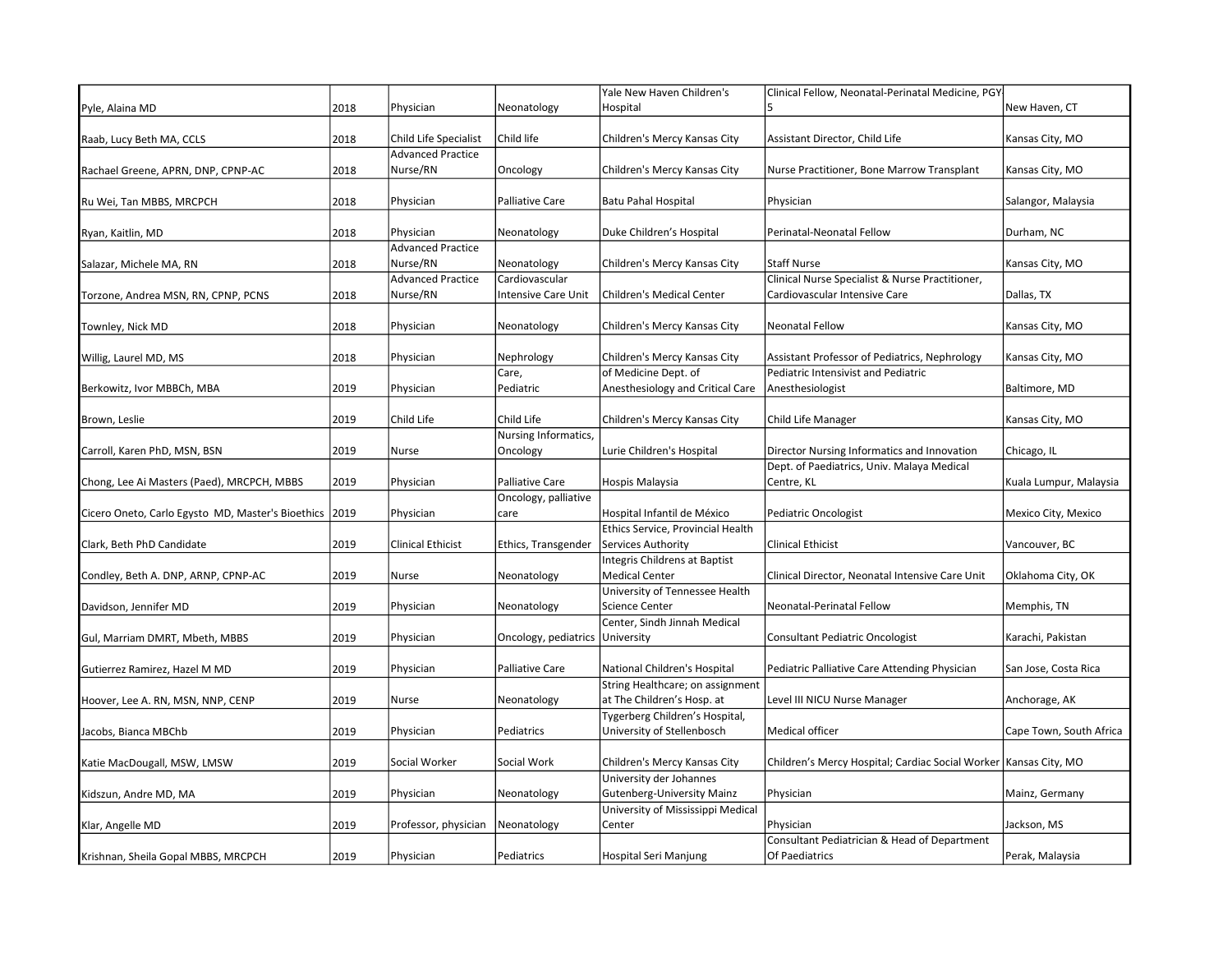| Consultant Pediatrician/Lecturer<br>Karachi, Pakistan<br>2019<br>Physician<br>City Hospital<br>Lakhani, Mumtaz MBBS<br>ics<br>Children's National; George<br>Children's National Hospital Systems; Assistant<br>Physician<br><b>Critical Care</b><br><b>Washington University</b><br>Professor<br>Washington, DC<br>Madrigal, Vanessa MD, MSCE (bioethics) expected 1 2019<br>Children's Hospital of<br>Clinical Nurse Specialist - Inpatient Surgery and<br>Pediatrics<br>Philadelphia<br>Trauma (Member Ethics Committee, etc.)<br>Philadelphia, PA<br>2019<br>Nurse<br>Mason, Kim MSN, RN, CNS, PCNS-BC<br>Greehey Distinguished Chair of Palliative Care for<br>The University of Texas Health<br>2019<br>Physician<br><b>Palliative Care</b><br><b>Science Center</b><br>Children<br>San Antonio, TX<br>Medellin, Glen MD, FAAP, FAAHPM<br>Division: UVA Pediatrics -<br>2019<br>Physician<br>Pediatrics<br>Pediatrician<br>Culpeper, VA<br>Culpeper<br>Misner, Matt DO, MAPS<br>University of Maryland School of<br>2019<br>Nurse<br>Nursing, Research<br><b>Assistant Professor</b><br>Baltimore, MD<br>Mooney-Doyle, Kim PhD, MSN, BSN<br><b>Nursing</b><br>PhD<br>Faculty/Researcher<br>Moore, Bryanna (PhD expected 2018)<br>2019<br>Bioethics<br>Children's Mercy Kansas City<br>Pediatric Fellow<br>Melbourne, Australia<br>administrator,<br>2019<br>researcher<br>Research<br>Children's Mercy Kansas City<br>Clinical Trials Coordinator, Surgery Dept.<br>Kansas City, MO<br>Muenks, Pete MA<br>PhD<br>Murano, Maria Cristina, MSc (PhD expected Sept. 202019<br>Faculty/Researcher<br>Bioethics<br>Children's Mercy Kansas City<br>Pediatric Fellow<br>Paris, France<br>Neonatology,<br>Santander, Universidad Industrial<br>Physician<br>bioethics<br>2019<br>de Santander<br>Assistant Professor<br>Bucaramanga, Columbia<br>Niño Tovar, María Azucena MD<br>Social Work,<br>2019<br>Research<br>Children's Mercy Kansas City<br>Director, Community Programs<br>Kansas City, MO<br>O'Malley, Donna, PhD<br>Nurse<br>Home Health Nurse Specialist - Intake - Home<br>Home health<br>Children's Mercy Kansas City<br>Poindexter, Brooke BSN<br>2019<br>Nurse<br>Care<br>Kansas City, MO<br>Music Therapy Manager, Neurologist Music<br>2019<br>Music Therapy<br><b>Music Therapy</b><br>Children's Mercy Kansas City<br>Therapist, Internship Director<br>Kansas City, MO<br>Robertson, Kim MBA, MT-BC<br>University of Minnesota &<br>2019<br>Physician<br>Neonatology<br>Children's Hospitals and Clinics,<br>Neonatology-Perinatology Fellowship<br>Twin Cities, MN<br>Rolfes, Johnson Julie MD<br>Health<br>St.Paul's Hospital Millennium<br>Assistant Professor and head department of<br><b>Medical College</b><br>2019<br>Physician<br>(Infectious diseases)<br>pediatrics and child health<br>Addis Ababa, Ethiopia<br>Salomie, Jebessa MD, MPH<br>2019<br>St. Jude Children's Hospital<br><b>ICU Staff Nurse</b><br>Memphis, TN<br>Shoulders, Laurie MSN<br>Nurse<br>Nursing<br>Smardo, Charlotte RN<br>2019<br>Nurse<br>Pediatrics<br>Children's Mercy Kansas City<br>Nurse<br>Kansas City, MO<br>Williams, Karen APN, ACHPN<br>2019<br>Palliative Care<br>St. Jude Children's Hospital<br>Memphis, TN<br>Nurse<br>Nurse Leader<br>Abington Hospital / Jefferson<br>Health<br>2019<br>Nurse<br>Neonatology<br>Neonatal Nurse Practitioner<br>Abington, PA<br>Winstanley, Moira NNP, MSN<br>Lagos State University Teaching<br>Pediatrics<br>Hospital Ikeja Lagos<br>Pediatrician/Lecturer<br>Animasahun Adeola, FWACP, MPH, MBBS<br>2020<br>Physician<br>Lagos, Nigeria<br>Reitred doctor; PhD student in<br>Physician/PhD studen Ob/Gyn<br>Istanbul, Turkey<br>Atar, Sabat MD<br>2020<br>ethics<br>PhD student<br>Consultant pediatrician, Head of Pediatric<br>2020<br>Pediatrics<br>Addis Ababa University<br>Intenstive Care Unit<br>Addis Ababa, Ethiopia<br>Bacha, Tigist MD, MPH<br>Physician<br>Bioethics,<br>La Salle HIS - College of Medicine;<br>Management<br>Managing Director of<br>Quezon, Phillipines<br>Ballesteros MD, MBA<br>2020<br>Physician<br>Pediatric Consultant, Asst. Professor<br>Nemours/Alfred I. duPont<br>Hematology/<br>Clinical Nurse Specialist,<br>Hospital for Children<br>Hematology/Oncology/BBMT<br>2020<br>Oncology<br>Wilmington, DE<br>Bunnell, Dyane MSN, APRN-BC, AOCNS, CPON<br>Nurse |                      |  | Neonatology/Pediatr The Aga Khan University/South |  |
|------------------------------------------------------------------------------------------------------------------------------------------------------------------------------------------------------------------------------------------------------------------------------------------------------------------------------------------------------------------------------------------------------------------------------------------------------------------------------------------------------------------------------------------------------------------------------------------------------------------------------------------------------------------------------------------------------------------------------------------------------------------------------------------------------------------------------------------------------------------------------------------------------------------------------------------------------------------------------------------------------------------------------------------------------------------------------------------------------------------------------------------------------------------------------------------------------------------------------------------------------------------------------------------------------------------------------------------------------------------------------------------------------------------------------------------------------------------------------------------------------------------------------------------------------------------------------------------------------------------------------------------------------------------------------------------------------------------------------------------------------------------------------------------------------------------------------------------------------------------------------------------------------------------------------------------------------------------------------------------------------------------------------------------------------------------------------------------------------------------------------------------------------------------------------------------------------------------------------------------------------------------------------------------------------------------------------------------------------------------------------------------------------------------------------------------------------------------------------------------------------------------------------------------------------------------------------------------------------------------------------------------------------------------------------------------------------------------------------------------------------------------------------------------------------------------------------------------------------------------------------------------------------------------------------------------------------------------------------------------------------------------------------------------------------------------------------------------------------------------------------------------------------------------------------------------------------------------------------------------------------------------------------------------------------------------------------------------------------------------------------------------------------------------------------------------------------------------------------------------------------------------------------------------------------------------------------------------------------------------------------------------------------------------------------------------------------------------------------------------------------------------------------------------------------------------------------------------------------------------------------------------------------------------------------------------------------------------------------------------------------------------------------------------------------------------------------------------------------------------------------------------------------------------------------------------------------------------------------------------------------------------------------------------------------------------------------------------------------------------|----------------------|--|---------------------------------------------------|--|
|                                                                                                                                                                                                                                                                                                                                                                                                                                                                                                                                                                                                                                                                                                                                                                                                                                                                                                                                                                                                                                                                                                                                                                                                                                                                                                                                                                                                                                                                                                                                                                                                                                                                                                                                                                                                                                                                                                                                                                                                                                                                                                                                                                                                                                                                                                                                                                                                                                                                                                                                                                                                                                                                                                                                                                                                                                                                                                                                                                                                                                                                                                                                                                                                                                                                                                                                                                                                                                                                                                                                                                                                                                                                                                                                                                                                                                                                                                                                                                                                                                                                                                                                                                                                                                                                                                                                                                  |                      |  |                                                   |  |
|                                                                                                                                                                                                                                                                                                                                                                                                                                                                                                                                                                                                                                                                                                                                                                                                                                                                                                                                                                                                                                                                                                                                                                                                                                                                                                                                                                                                                                                                                                                                                                                                                                                                                                                                                                                                                                                                                                                                                                                                                                                                                                                                                                                                                                                                                                                                                                                                                                                                                                                                                                                                                                                                                                                                                                                                                                                                                                                                                                                                                                                                                                                                                                                                                                                                                                                                                                                                                                                                                                                                                                                                                                                                                                                                                                                                                                                                                                                                                                                                                                                                                                                                                                                                                                                                                                                                                                  |                      |  |                                                   |  |
|                                                                                                                                                                                                                                                                                                                                                                                                                                                                                                                                                                                                                                                                                                                                                                                                                                                                                                                                                                                                                                                                                                                                                                                                                                                                                                                                                                                                                                                                                                                                                                                                                                                                                                                                                                                                                                                                                                                                                                                                                                                                                                                                                                                                                                                                                                                                                                                                                                                                                                                                                                                                                                                                                                                                                                                                                                                                                                                                                                                                                                                                                                                                                                                                                                                                                                                                                                                                                                                                                                                                                                                                                                                                                                                                                                                                                                                                                                                                                                                                                                                                                                                                                                                                                                                                                                                                                                  |                      |  |                                                   |  |
|                                                                                                                                                                                                                                                                                                                                                                                                                                                                                                                                                                                                                                                                                                                                                                                                                                                                                                                                                                                                                                                                                                                                                                                                                                                                                                                                                                                                                                                                                                                                                                                                                                                                                                                                                                                                                                                                                                                                                                                                                                                                                                                                                                                                                                                                                                                                                                                                                                                                                                                                                                                                                                                                                                                                                                                                                                                                                                                                                                                                                                                                                                                                                                                                                                                                                                                                                                                                                                                                                                                                                                                                                                                                                                                                                                                                                                                                                                                                                                                                                                                                                                                                                                                                                                                                                                                                                                  |                      |  |                                                   |  |
|                                                                                                                                                                                                                                                                                                                                                                                                                                                                                                                                                                                                                                                                                                                                                                                                                                                                                                                                                                                                                                                                                                                                                                                                                                                                                                                                                                                                                                                                                                                                                                                                                                                                                                                                                                                                                                                                                                                                                                                                                                                                                                                                                                                                                                                                                                                                                                                                                                                                                                                                                                                                                                                                                                                                                                                                                                                                                                                                                                                                                                                                                                                                                                                                                                                                                                                                                                                                                                                                                                                                                                                                                                                                                                                                                                                                                                                                                                                                                                                                                                                                                                                                                                                                                                                                                                                                                                  |                      |  |                                                   |  |
|                                                                                                                                                                                                                                                                                                                                                                                                                                                                                                                                                                                                                                                                                                                                                                                                                                                                                                                                                                                                                                                                                                                                                                                                                                                                                                                                                                                                                                                                                                                                                                                                                                                                                                                                                                                                                                                                                                                                                                                                                                                                                                                                                                                                                                                                                                                                                                                                                                                                                                                                                                                                                                                                                                                                                                                                                                                                                                                                                                                                                                                                                                                                                                                                                                                                                                                                                                                                                                                                                                                                                                                                                                                                                                                                                                                                                                                                                                                                                                                                                                                                                                                                                                                                                                                                                                                                                                  |                      |  |                                                   |  |
|                                                                                                                                                                                                                                                                                                                                                                                                                                                                                                                                                                                                                                                                                                                                                                                                                                                                                                                                                                                                                                                                                                                                                                                                                                                                                                                                                                                                                                                                                                                                                                                                                                                                                                                                                                                                                                                                                                                                                                                                                                                                                                                                                                                                                                                                                                                                                                                                                                                                                                                                                                                                                                                                                                                                                                                                                                                                                                                                                                                                                                                                                                                                                                                                                                                                                                                                                                                                                                                                                                                                                                                                                                                                                                                                                                                                                                                                                                                                                                                                                                                                                                                                                                                                                                                                                                                                                                  |                      |  |                                                   |  |
|                                                                                                                                                                                                                                                                                                                                                                                                                                                                                                                                                                                                                                                                                                                                                                                                                                                                                                                                                                                                                                                                                                                                                                                                                                                                                                                                                                                                                                                                                                                                                                                                                                                                                                                                                                                                                                                                                                                                                                                                                                                                                                                                                                                                                                                                                                                                                                                                                                                                                                                                                                                                                                                                                                                                                                                                                                                                                                                                                                                                                                                                                                                                                                                                                                                                                                                                                                                                                                                                                                                                                                                                                                                                                                                                                                                                                                                                                                                                                                                                                                                                                                                                                                                                                                                                                                                                                                  |                      |  |                                                   |  |
|                                                                                                                                                                                                                                                                                                                                                                                                                                                                                                                                                                                                                                                                                                                                                                                                                                                                                                                                                                                                                                                                                                                                                                                                                                                                                                                                                                                                                                                                                                                                                                                                                                                                                                                                                                                                                                                                                                                                                                                                                                                                                                                                                                                                                                                                                                                                                                                                                                                                                                                                                                                                                                                                                                                                                                                                                                                                                                                                                                                                                                                                                                                                                                                                                                                                                                                                                                                                                                                                                                                                                                                                                                                                                                                                                                                                                                                                                                                                                                                                                                                                                                                                                                                                                                                                                                                                                                  |                      |  |                                                   |  |
|                                                                                                                                                                                                                                                                                                                                                                                                                                                                                                                                                                                                                                                                                                                                                                                                                                                                                                                                                                                                                                                                                                                                                                                                                                                                                                                                                                                                                                                                                                                                                                                                                                                                                                                                                                                                                                                                                                                                                                                                                                                                                                                                                                                                                                                                                                                                                                                                                                                                                                                                                                                                                                                                                                                                                                                                                                                                                                                                                                                                                                                                                                                                                                                                                                                                                                                                                                                                                                                                                                                                                                                                                                                                                                                                                                                                                                                                                                                                                                                                                                                                                                                                                                                                                                                                                                                                                                  |                      |  |                                                   |  |
|                                                                                                                                                                                                                                                                                                                                                                                                                                                                                                                                                                                                                                                                                                                                                                                                                                                                                                                                                                                                                                                                                                                                                                                                                                                                                                                                                                                                                                                                                                                                                                                                                                                                                                                                                                                                                                                                                                                                                                                                                                                                                                                                                                                                                                                                                                                                                                                                                                                                                                                                                                                                                                                                                                                                                                                                                                                                                                                                                                                                                                                                                                                                                                                                                                                                                                                                                                                                                                                                                                                                                                                                                                                                                                                                                                                                                                                                                                                                                                                                                                                                                                                                                                                                                                                                                                                                                                  |                      |  |                                                   |  |
|                                                                                                                                                                                                                                                                                                                                                                                                                                                                                                                                                                                                                                                                                                                                                                                                                                                                                                                                                                                                                                                                                                                                                                                                                                                                                                                                                                                                                                                                                                                                                                                                                                                                                                                                                                                                                                                                                                                                                                                                                                                                                                                                                                                                                                                                                                                                                                                                                                                                                                                                                                                                                                                                                                                                                                                                                                                                                                                                                                                                                                                                                                                                                                                                                                                                                                                                                                                                                                                                                                                                                                                                                                                                                                                                                                                                                                                                                                                                                                                                                                                                                                                                                                                                                                                                                                                                                                  |                      |  |                                                   |  |
|                                                                                                                                                                                                                                                                                                                                                                                                                                                                                                                                                                                                                                                                                                                                                                                                                                                                                                                                                                                                                                                                                                                                                                                                                                                                                                                                                                                                                                                                                                                                                                                                                                                                                                                                                                                                                                                                                                                                                                                                                                                                                                                                                                                                                                                                                                                                                                                                                                                                                                                                                                                                                                                                                                                                                                                                                                                                                                                                                                                                                                                                                                                                                                                                                                                                                                                                                                                                                                                                                                                                                                                                                                                                                                                                                                                                                                                                                                                                                                                                                                                                                                                                                                                                                                                                                                                                                                  |                      |  |                                                   |  |
|                                                                                                                                                                                                                                                                                                                                                                                                                                                                                                                                                                                                                                                                                                                                                                                                                                                                                                                                                                                                                                                                                                                                                                                                                                                                                                                                                                                                                                                                                                                                                                                                                                                                                                                                                                                                                                                                                                                                                                                                                                                                                                                                                                                                                                                                                                                                                                                                                                                                                                                                                                                                                                                                                                                                                                                                                                                                                                                                                                                                                                                                                                                                                                                                                                                                                                                                                                                                                                                                                                                                                                                                                                                                                                                                                                                                                                                                                                                                                                                                                                                                                                                                                                                                                                                                                                                                                                  |                      |  |                                                   |  |
|                                                                                                                                                                                                                                                                                                                                                                                                                                                                                                                                                                                                                                                                                                                                                                                                                                                                                                                                                                                                                                                                                                                                                                                                                                                                                                                                                                                                                                                                                                                                                                                                                                                                                                                                                                                                                                                                                                                                                                                                                                                                                                                                                                                                                                                                                                                                                                                                                                                                                                                                                                                                                                                                                                                                                                                                                                                                                                                                                                                                                                                                                                                                                                                                                                                                                                                                                                                                                                                                                                                                                                                                                                                                                                                                                                                                                                                                                                                                                                                                                                                                                                                                                                                                                                                                                                                                                                  |                      |  |                                                   |  |
|                                                                                                                                                                                                                                                                                                                                                                                                                                                                                                                                                                                                                                                                                                                                                                                                                                                                                                                                                                                                                                                                                                                                                                                                                                                                                                                                                                                                                                                                                                                                                                                                                                                                                                                                                                                                                                                                                                                                                                                                                                                                                                                                                                                                                                                                                                                                                                                                                                                                                                                                                                                                                                                                                                                                                                                                                                                                                                                                                                                                                                                                                                                                                                                                                                                                                                                                                                                                                                                                                                                                                                                                                                                                                                                                                                                                                                                                                                                                                                                                                                                                                                                                                                                                                                                                                                                                                                  |                      |  |                                                   |  |
|                                                                                                                                                                                                                                                                                                                                                                                                                                                                                                                                                                                                                                                                                                                                                                                                                                                                                                                                                                                                                                                                                                                                                                                                                                                                                                                                                                                                                                                                                                                                                                                                                                                                                                                                                                                                                                                                                                                                                                                                                                                                                                                                                                                                                                                                                                                                                                                                                                                                                                                                                                                                                                                                                                                                                                                                                                                                                                                                                                                                                                                                                                                                                                                                                                                                                                                                                                                                                                                                                                                                                                                                                                                                                                                                                                                                                                                                                                                                                                                                                                                                                                                                                                                                                                                                                                                                                                  |                      |  |                                                   |  |
|                                                                                                                                                                                                                                                                                                                                                                                                                                                                                                                                                                                                                                                                                                                                                                                                                                                                                                                                                                                                                                                                                                                                                                                                                                                                                                                                                                                                                                                                                                                                                                                                                                                                                                                                                                                                                                                                                                                                                                                                                                                                                                                                                                                                                                                                                                                                                                                                                                                                                                                                                                                                                                                                                                                                                                                                                                                                                                                                                                                                                                                                                                                                                                                                                                                                                                                                                                                                                                                                                                                                                                                                                                                                                                                                                                                                                                                                                                                                                                                                                                                                                                                                                                                                                                                                                                                                                                  |                      |  |                                                   |  |
|                                                                                                                                                                                                                                                                                                                                                                                                                                                                                                                                                                                                                                                                                                                                                                                                                                                                                                                                                                                                                                                                                                                                                                                                                                                                                                                                                                                                                                                                                                                                                                                                                                                                                                                                                                                                                                                                                                                                                                                                                                                                                                                                                                                                                                                                                                                                                                                                                                                                                                                                                                                                                                                                                                                                                                                                                                                                                                                                                                                                                                                                                                                                                                                                                                                                                                                                                                                                                                                                                                                                                                                                                                                                                                                                                                                                                                                                                                                                                                                                                                                                                                                                                                                                                                                                                                                                                                  |                      |  |                                                   |  |
|                                                                                                                                                                                                                                                                                                                                                                                                                                                                                                                                                                                                                                                                                                                                                                                                                                                                                                                                                                                                                                                                                                                                                                                                                                                                                                                                                                                                                                                                                                                                                                                                                                                                                                                                                                                                                                                                                                                                                                                                                                                                                                                                                                                                                                                                                                                                                                                                                                                                                                                                                                                                                                                                                                                                                                                                                                                                                                                                                                                                                                                                                                                                                                                                                                                                                                                                                                                                                                                                                                                                                                                                                                                                                                                                                                                                                                                                                                                                                                                                                                                                                                                                                                                                                                                                                                                                                                  |                      |  |                                                   |  |
|                                                                                                                                                                                                                                                                                                                                                                                                                                                                                                                                                                                                                                                                                                                                                                                                                                                                                                                                                                                                                                                                                                                                                                                                                                                                                                                                                                                                                                                                                                                                                                                                                                                                                                                                                                                                                                                                                                                                                                                                                                                                                                                                                                                                                                                                                                                                                                                                                                                                                                                                                                                                                                                                                                                                                                                                                                                                                                                                                                                                                                                                                                                                                                                                                                                                                                                                                                                                                                                                                                                                                                                                                                                                                                                                                                                                                                                                                                                                                                                                                                                                                                                                                                                                                                                                                                                                                                  |                      |  |                                                   |  |
|                                                                                                                                                                                                                                                                                                                                                                                                                                                                                                                                                                                                                                                                                                                                                                                                                                                                                                                                                                                                                                                                                                                                                                                                                                                                                                                                                                                                                                                                                                                                                                                                                                                                                                                                                                                                                                                                                                                                                                                                                                                                                                                                                                                                                                                                                                                                                                                                                                                                                                                                                                                                                                                                                                                                                                                                                                                                                                                                                                                                                                                                                                                                                                                                                                                                                                                                                                                                                                                                                                                                                                                                                                                                                                                                                                                                                                                                                                                                                                                                                                                                                                                                                                                                                                                                                                                                                                  |                      |  |                                                   |  |
|                                                                                                                                                                                                                                                                                                                                                                                                                                                                                                                                                                                                                                                                                                                                                                                                                                                                                                                                                                                                                                                                                                                                                                                                                                                                                                                                                                                                                                                                                                                                                                                                                                                                                                                                                                                                                                                                                                                                                                                                                                                                                                                                                                                                                                                                                                                                                                                                                                                                                                                                                                                                                                                                                                                                                                                                                                                                                                                                                                                                                                                                                                                                                                                                                                                                                                                                                                                                                                                                                                                                                                                                                                                                                                                                                                                                                                                                                                                                                                                                                                                                                                                                                                                                                                                                                                                                                                  |                      |  |                                                   |  |
|                                                                                                                                                                                                                                                                                                                                                                                                                                                                                                                                                                                                                                                                                                                                                                                                                                                                                                                                                                                                                                                                                                                                                                                                                                                                                                                                                                                                                                                                                                                                                                                                                                                                                                                                                                                                                                                                                                                                                                                                                                                                                                                                                                                                                                                                                                                                                                                                                                                                                                                                                                                                                                                                                                                                                                                                                                                                                                                                                                                                                                                                                                                                                                                                                                                                                                                                                                                                                                                                                                                                                                                                                                                                                                                                                                                                                                                                                                                                                                                                                                                                                                                                                                                                                                                                                                                                                                  |                      |  |                                                   |  |
|                                                                                                                                                                                                                                                                                                                                                                                                                                                                                                                                                                                                                                                                                                                                                                                                                                                                                                                                                                                                                                                                                                                                                                                                                                                                                                                                                                                                                                                                                                                                                                                                                                                                                                                                                                                                                                                                                                                                                                                                                                                                                                                                                                                                                                                                                                                                                                                                                                                                                                                                                                                                                                                                                                                                                                                                                                                                                                                                                                                                                                                                                                                                                                                                                                                                                                                                                                                                                                                                                                                                                                                                                                                                                                                                                                                                                                                                                                                                                                                                                                                                                                                                                                                                                                                                                                                                                                  |                      |  |                                                   |  |
|                                                                                                                                                                                                                                                                                                                                                                                                                                                                                                                                                                                                                                                                                                                                                                                                                                                                                                                                                                                                                                                                                                                                                                                                                                                                                                                                                                                                                                                                                                                                                                                                                                                                                                                                                                                                                                                                                                                                                                                                                                                                                                                                                                                                                                                                                                                                                                                                                                                                                                                                                                                                                                                                                                                                                                                                                                                                                                                                                                                                                                                                                                                                                                                                                                                                                                                                                                                                                                                                                                                                                                                                                                                                                                                                                                                                                                                                                                                                                                                                                                                                                                                                                                                                                                                                                                                                                                  |                      |  |                                                   |  |
|                                                                                                                                                                                                                                                                                                                                                                                                                                                                                                                                                                                                                                                                                                                                                                                                                                                                                                                                                                                                                                                                                                                                                                                                                                                                                                                                                                                                                                                                                                                                                                                                                                                                                                                                                                                                                                                                                                                                                                                                                                                                                                                                                                                                                                                                                                                                                                                                                                                                                                                                                                                                                                                                                                                                                                                                                                                                                                                                                                                                                                                                                                                                                                                                                                                                                                                                                                                                                                                                                                                                                                                                                                                                                                                                                                                                                                                                                                                                                                                                                                                                                                                                                                                                                                                                                                                                                                  |                      |  |                                                   |  |
|                                                                                                                                                                                                                                                                                                                                                                                                                                                                                                                                                                                                                                                                                                                                                                                                                                                                                                                                                                                                                                                                                                                                                                                                                                                                                                                                                                                                                                                                                                                                                                                                                                                                                                                                                                                                                                                                                                                                                                                                                                                                                                                                                                                                                                                                                                                                                                                                                                                                                                                                                                                                                                                                                                                                                                                                                                                                                                                                                                                                                                                                                                                                                                                                                                                                                                                                                                                                                                                                                                                                                                                                                                                                                                                                                                                                                                                                                                                                                                                                                                                                                                                                                                                                                                                                                                                                                                  |                      |  |                                                   |  |
|                                                                                                                                                                                                                                                                                                                                                                                                                                                                                                                                                                                                                                                                                                                                                                                                                                                                                                                                                                                                                                                                                                                                                                                                                                                                                                                                                                                                                                                                                                                                                                                                                                                                                                                                                                                                                                                                                                                                                                                                                                                                                                                                                                                                                                                                                                                                                                                                                                                                                                                                                                                                                                                                                                                                                                                                                                                                                                                                                                                                                                                                                                                                                                                                                                                                                                                                                                                                                                                                                                                                                                                                                                                                                                                                                                                                                                                                                                                                                                                                                                                                                                                                                                                                                                                                                                                                                                  |                      |  |                                                   |  |
|                                                                                                                                                                                                                                                                                                                                                                                                                                                                                                                                                                                                                                                                                                                                                                                                                                                                                                                                                                                                                                                                                                                                                                                                                                                                                                                                                                                                                                                                                                                                                                                                                                                                                                                                                                                                                                                                                                                                                                                                                                                                                                                                                                                                                                                                                                                                                                                                                                                                                                                                                                                                                                                                                                                                                                                                                                                                                                                                                                                                                                                                                                                                                                                                                                                                                                                                                                                                                                                                                                                                                                                                                                                                                                                                                                                                                                                                                                                                                                                                                                                                                                                                                                                                                                                                                                                                                                  |                      |  |                                                   |  |
|                                                                                                                                                                                                                                                                                                                                                                                                                                                                                                                                                                                                                                                                                                                                                                                                                                                                                                                                                                                                                                                                                                                                                                                                                                                                                                                                                                                                                                                                                                                                                                                                                                                                                                                                                                                                                                                                                                                                                                                                                                                                                                                                                                                                                                                                                                                                                                                                                                                                                                                                                                                                                                                                                                                                                                                                                                                                                                                                                                                                                                                                                                                                                                                                                                                                                                                                                                                                                                                                                                                                                                                                                                                                                                                                                                                                                                                                                                                                                                                                                                                                                                                                                                                                                                                                                                                                                                  |                      |  |                                                   |  |
|                                                                                                                                                                                                                                                                                                                                                                                                                                                                                                                                                                                                                                                                                                                                                                                                                                                                                                                                                                                                                                                                                                                                                                                                                                                                                                                                                                                                                                                                                                                                                                                                                                                                                                                                                                                                                                                                                                                                                                                                                                                                                                                                                                                                                                                                                                                                                                                                                                                                                                                                                                                                                                                                                                                                                                                                                                                                                                                                                                                                                                                                                                                                                                                                                                                                                                                                                                                                                                                                                                                                                                                                                                                                                                                                                                                                                                                                                                                                                                                                                                                                                                                                                                                                                                                                                                                                                                  |                      |  |                                                   |  |
|                                                                                                                                                                                                                                                                                                                                                                                                                                                                                                                                                                                                                                                                                                                                                                                                                                                                                                                                                                                                                                                                                                                                                                                                                                                                                                                                                                                                                                                                                                                                                                                                                                                                                                                                                                                                                                                                                                                                                                                                                                                                                                                                                                                                                                                                                                                                                                                                                                                                                                                                                                                                                                                                                                                                                                                                                                                                                                                                                                                                                                                                                                                                                                                                                                                                                                                                                                                                                                                                                                                                                                                                                                                                                                                                                                                                                                                                                                                                                                                                                                                                                                                                                                                                                                                                                                                                                                  |                      |  |                                                   |  |
|                                                                                                                                                                                                                                                                                                                                                                                                                                                                                                                                                                                                                                                                                                                                                                                                                                                                                                                                                                                                                                                                                                                                                                                                                                                                                                                                                                                                                                                                                                                                                                                                                                                                                                                                                                                                                                                                                                                                                                                                                                                                                                                                                                                                                                                                                                                                                                                                                                                                                                                                                                                                                                                                                                                                                                                                                                                                                                                                                                                                                                                                                                                                                                                                                                                                                                                                                                                                                                                                                                                                                                                                                                                                                                                                                                                                                                                                                                                                                                                                                                                                                                                                                                                                                                                                                                                                                                  |                      |  |                                                   |  |
|                                                                                                                                                                                                                                                                                                                                                                                                                                                                                                                                                                                                                                                                                                                                                                                                                                                                                                                                                                                                                                                                                                                                                                                                                                                                                                                                                                                                                                                                                                                                                                                                                                                                                                                                                                                                                                                                                                                                                                                                                                                                                                                                                                                                                                                                                                                                                                                                                                                                                                                                                                                                                                                                                                                                                                                                                                                                                                                                                                                                                                                                                                                                                                                                                                                                                                                                                                                                                                                                                                                                                                                                                                                                                                                                                                                                                                                                                                                                                                                                                                                                                                                                                                                                                                                                                                                                                                  |                      |  |                                                   |  |
|                                                                                                                                                                                                                                                                                                                                                                                                                                                                                                                                                                                                                                                                                                                                                                                                                                                                                                                                                                                                                                                                                                                                                                                                                                                                                                                                                                                                                                                                                                                                                                                                                                                                                                                                                                                                                                                                                                                                                                                                                                                                                                                                                                                                                                                                                                                                                                                                                                                                                                                                                                                                                                                                                                                                                                                                                                                                                                                                                                                                                                                                                                                                                                                                                                                                                                                                                                                                                                                                                                                                                                                                                                                                                                                                                                                                                                                                                                                                                                                                                                                                                                                                                                                                                                                                                                                                                                  |                      |  |                                                   |  |
|                                                                                                                                                                                                                                                                                                                                                                                                                                                                                                                                                                                                                                                                                                                                                                                                                                                                                                                                                                                                                                                                                                                                                                                                                                                                                                                                                                                                                                                                                                                                                                                                                                                                                                                                                                                                                                                                                                                                                                                                                                                                                                                                                                                                                                                                                                                                                                                                                                                                                                                                                                                                                                                                                                                                                                                                                                                                                                                                                                                                                                                                                                                                                                                                                                                                                                                                                                                                                                                                                                                                                                                                                                                                                                                                                                                                                                                                                                                                                                                                                                                                                                                                                                                                                                                                                                                                                                  |                      |  |                                                   |  |
|                                                                                                                                                                                                                                                                                                                                                                                                                                                                                                                                                                                                                                                                                                                                                                                                                                                                                                                                                                                                                                                                                                                                                                                                                                                                                                                                                                                                                                                                                                                                                                                                                                                                                                                                                                                                                                                                                                                                                                                                                                                                                                                                                                                                                                                                                                                                                                                                                                                                                                                                                                                                                                                                                                                                                                                                                                                                                                                                                                                                                                                                                                                                                                                                                                                                                                                                                                                                                                                                                                                                                                                                                                                                                                                                                                                                                                                                                                                                                                                                                                                                                                                                                                                                                                                                                                                                                                  |                      |  |                                                   |  |
|                                                                                                                                                                                                                                                                                                                                                                                                                                                                                                                                                                                                                                                                                                                                                                                                                                                                                                                                                                                                                                                                                                                                                                                                                                                                                                                                                                                                                                                                                                                                                                                                                                                                                                                                                                                                                                                                                                                                                                                                                                                                                                                                                                                                                                                                                                                                                                                                                                                                                                                                                                                                                                                                                                                                                                                                                                                                                                                                                                                                                                                                                                                                                                                                                                                                                                                                                                                                                                                                                                                                                                                                                                                                                                                                                                                                                                                                                                                                                                                                                                                                                                                                                                                                                                                                                                                                                                  |                      |  |                                                   |  |
|                                                                                                                                                                                                                                                                                                                                                                                                                                                                                                                                                                                                                                                                                                                                                                                                                                                                                                                                                                                                                                                                                                                                                                                                                                                                                                                                                                                                                                                                                                                                                                                                                                                                                                                                                                                                                                                                                                                                                                                                                                                                                                                                                                                                                                                                                                                                                                                                                                                                                                                                                                                                                                                                                                                                                                                                                                                                                                                                                                                                                                                                                                                                                                                                                                                                                                                                                                                                                                                                                                                                                                                                                                                                                                                                                                                                                                                                                                                                                                                                                                                                                                                                                                                                                                                                                                                                                                  |                      |  |                                                   |  |
|                                                                                                                                                                                                                                                                                                                                                                                                                                                                                                                                                                                                                                                                                                                                                                                                                                                                                                                                                                                                                                                                                                                                                                                                                                                                                                                                                                                                                                                                                                                                                                                                                                                                                                                                                                                                                                                                                                                                                                                                                                                                                                                                                                                                                                                                                                                                                                                                                                                                                                                                                                                                                                                                                                                                                                                                                                                                                                                                                                                                                                                                                                                                                                                                                                                                                                                                                                                                                                                                                                                                                                                                                                                                                                                                                                                                                                                                                                                                                                                                                                                                                                                                                                                                                                                                                                                                                                  |                      |  |                                                   |  |
|                                                                                                                                                                                                                                                                                                                                                                                                                                                                                                                                                                                                                                                                                                                                                                                                                                                                                                                                                                                                                                                                                                                                                                                                                                                                                                                                                                                                                                                                                                                                                                                                                                                                                                                                                                                                                                                                                                                                                                                                                                                                                                                                                                                                                                                                                                                                                                                                                                                                                                                                                                                                                                                                                                                                                                                                                                                                                                                                                                                                                                                                                                                                                                                                                                                                                                                                                                                                                                                                                                                                                                                                                                                                                                                                                                                                                                                                                                                                                                                                                                                                                                                                                                                                                                                                                                                                                                  |                      |  |                                                   |  |
|                                                                                                                                                                                                                                                                                                                                                                                                                                                                                                                                                                                                                                                                                                                                                                                                                                                                                                                                                                                                                                                                                                                                                                                                                                                                                                                                                                                                                                                                                                                                                                                                                                                                                                                                                                                                                                                                                                                                                                                                                                                                                                                                                                                                                                                                                                                                                                                                                                                                                                                                                                                                                                                                                                                                                                                                                                                                                                                                                                                                                                                                                                                                                                                                                                                                                                                                                                                                                                                                                                                                                                                                                                                                                                                                                                                                                                                                                                                                                                                                                                                                                                                                                                                                                                                                                                                                                                  |                      |  |                                                   |  |
|                                                                                                                                                                                                                                                                                                                                                                                                                                                                                                                                                                                                                                                                                                                                                                                                                                                                                                                                                                                                                                                                                                                                                                                                                                                                                                                                                                                                                                                                                                                                                                                                                                                                                                                                                                                                                                                                                                                                                                                                                                                                                                                                                                                                                                                                                                                                                                                                                                                                                                                                                                                                                                                                                                                                                                                                                                                                                                                                                                                                                                                                                                                                                                                                                                                                                                                                                                                                                                                                                                                                                                                                                                                                                                                                                                                                                                                                                                                                                                                                                                                                                                                                                                                                                                                                                                                                                                  |                      |  |                                                   |  |
|                                                                                                                                                                                                                                                                                                                                                                                                                                                                                                                                                                                                                                                                                                                                                                                                                                                                                                                                                                                                                                                                                                                                                                                                                                                                                                                                                                                                                                                                                                                                                                                                                                                                                                                                                                                                                                                                                                                                                                                                                                                                                                                                                                                                                                                                                                                                                                                                                                                                                                                                                                                                                                                                                                                                                                                                                                                                                                                                                                                                                                                                                                                                                                                                                                                                                                                                                                                                                                                                                                                                                                                                                                                                                                                                                                                                                                                                                                                                                                                                                                                                                                                                                                                                                                                                                                                                                                  |                      |  |                                                   |  |
|                                                                                                                                                                                                                                                                                                                                                                                                                                                                                                                                                                                                                                                                                                                                                                                                                                                                                                                                                                                                                                                                                                                                                                                                                                                                                                                                                                                                                                                                                                                                                                                                                                                                                                                                                                                                                                                                                                                                                                                                                                                                                                                                                                                                                                                                                                                                                                                                                                                                                                                                                                                                                                                                                                                                                                                                                                                                                                                                                                                                                                                                                                                                                                                                                                                                                                                                                                                                                                                                                                                                                                                                                                                                                                                                                                                                                                                                                                                                                                                                                                                                                                                                                                                                                                                                                                                                                                  |                      |  |                                                   |  |
|                                                                                                                                                                                                                                                                                                                                                                                                                                                                                                                                                                                                                                                                                                                                                                                                                                                                                                                                                                                                                                                                                                                                                                                                                                                                                                                                                                                                                                                                                                                                                                                                                                                                                                                                                                                                                                                                                                                                                                                                                                                                                                                                                                                                                                                                                                                                                                                                                                                                                                                                                                                                                                                                                                                                                                                                                                                                                                                                                                                                                                                                                                                                                                                                                                                                                                                                                                                                                                                                                                                                                                                                                                                                                                                                                                                                                                                                                                                                                                                                                                                                                                                                                                                                                                                                                                                                                                  |                      |  |                                                   |  |
|                                                                                                                                                                                                                                                                                                                                                                                                                                                                                                                                                                                                                                                                                                                                                                                                                                                                                                                                                                                                                                                                                                                                                                                                                                                                                                                                                                                                                                                                                                                                                                                                                                                                                                                                                                                                                                                                                                                                                                                                                                                                                                                                                                                                                                                                                                                                                                                                                                                                                                                                                                                                                                                                                                                                                                                                                                                                                                                                                                                                                                                                                                                                                                                                                                                                                                                                                                                                                                                                                                                                                                                                                                                                                                                                                                                                                                                                                                                                                                                                                                                                                                                                                                                                                                                                                                                                                                  |                      |  |                                                   |  |
| 2020<br>Neonatology<br>Univ. of Michigan<br>Ann Arbor, MI<br>Physician<br>Neonatal-Perinatal Medicine Fellow                                                                                                                                                                                                                                                                                                                                                                                                                                                                                                                                                                                                                                                                                                                                                                                                                                                                                                                                                                                                                                                                                                                                                                                                                                                                                                                                                                                                                                                                                                                                                                                                                                                                                                                                                                                                                                                                                                                                                                                                                                                                                                                                                                                                                                                                                                                                                                                                                                                                                                                                                                                                                                                                                                                                                                                                                                                                                                                                                                                                                                                                                                                                                                                                                                                                                                                                                                                                                                                                                                                                                                                                                                                                                                                                                                                                                                                                                                                                                                                                                                                                                                                                                                                                                                                     | Danzinger, Phoebe MD |  |                                                   |  |